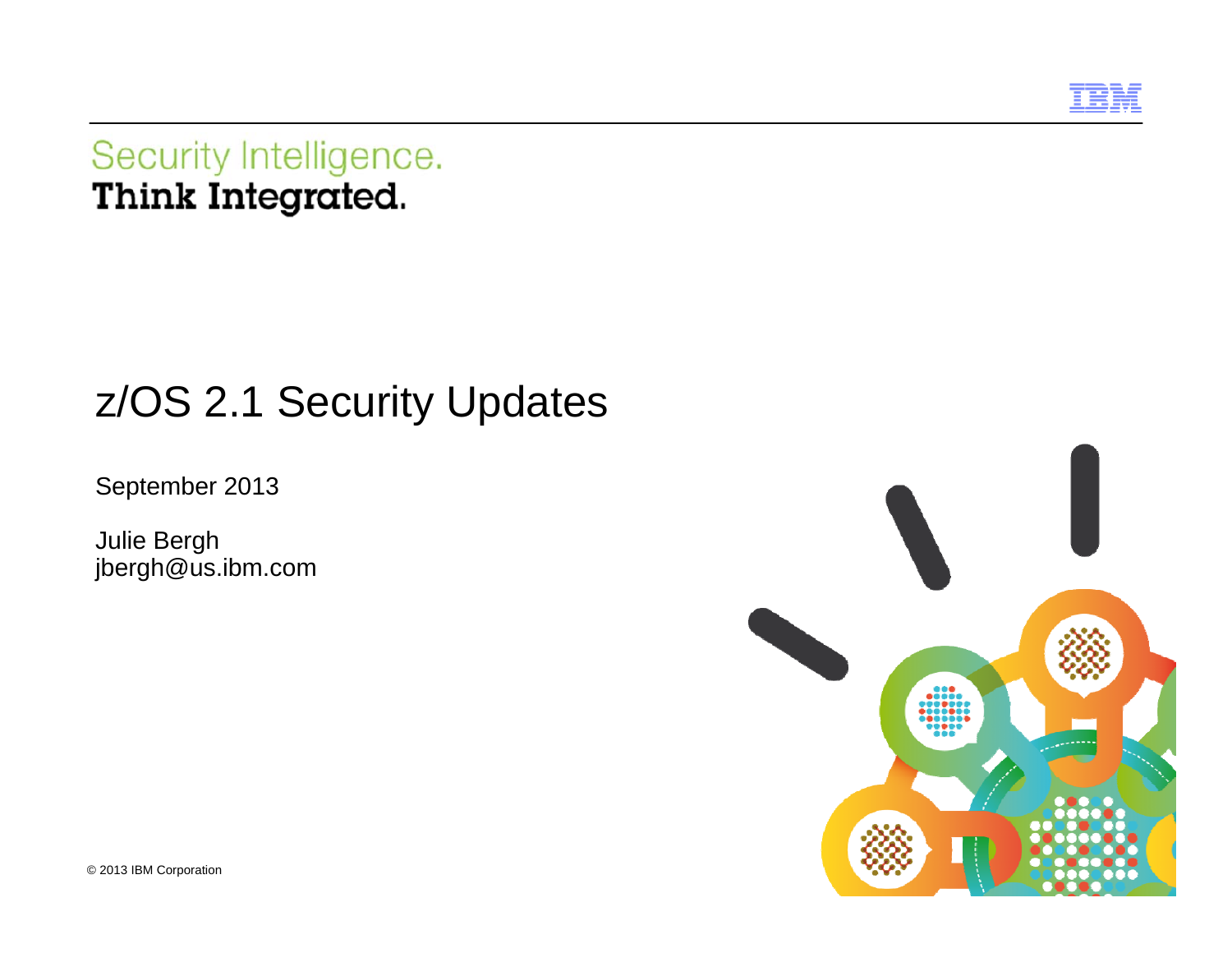## **Agenda**

- **Overview of Security Changes**
- **EXACS Communication Server**

© 2012 IBM Corporation

- $\blacksquare$ **• RACF**
- **ICSF PKI Services**
- z/OS ITDS
- **Example 2 Secure**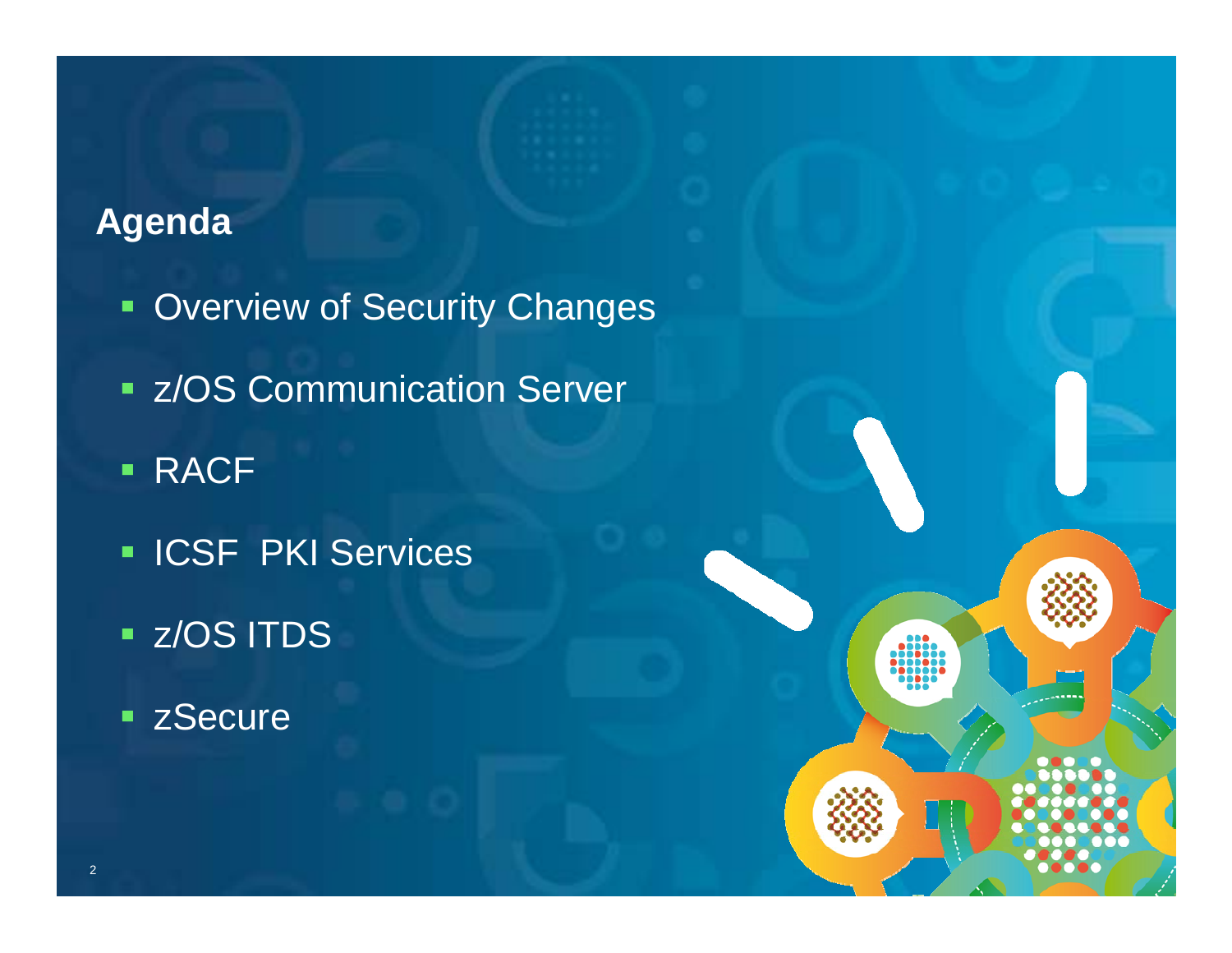## **Agenda**

- **Overview of Security Changes**
- **EXACTE COMMUNICATION Server**

© 2012 IBM Corporation

- RACF
- **ICSF PKI Services**
- z/OS ITDS
- **Execure**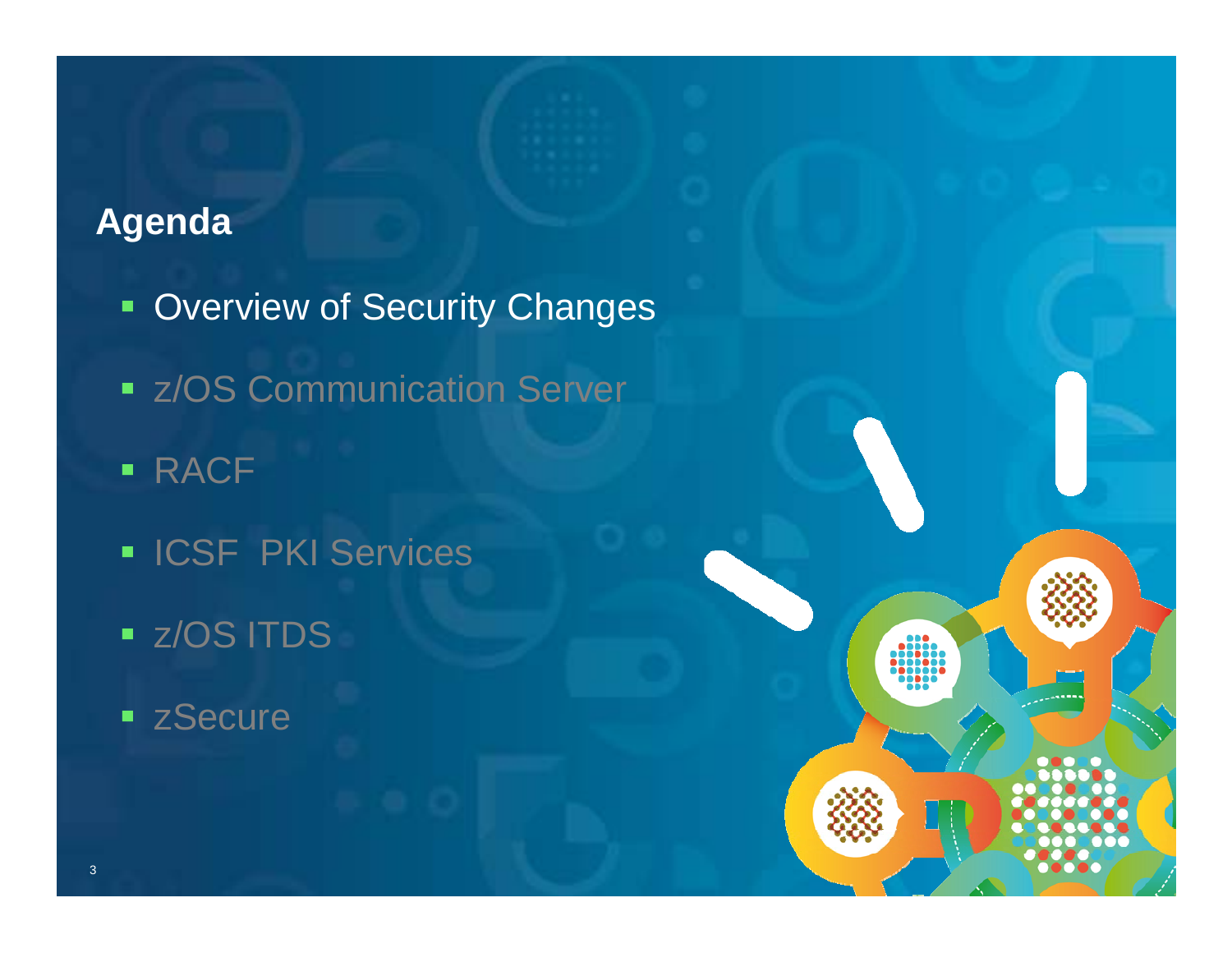



## Overview of z/OS Security Changes

- In z/OS V2.1, IBM TDS (LDAP) is designed to allow applications, such as those running on Linux clients, to send data to z/OS to be processed by ICSF, leveraging the CryptoExpress4S cards available on zEnterprise servers. This support is designed to allow applications to request secure key cryptographic services from z/OS without exposing the keys in memory. Exploitation of these services is planned to be made available for Linux clients.
- New ICSF functions are designed to help banking and finance sector clients provide improved security, such as those functions that support emerging standards.
- New Communications Server capabilities to support security exits for z/OS FTP clients you can use to help secure file transfers.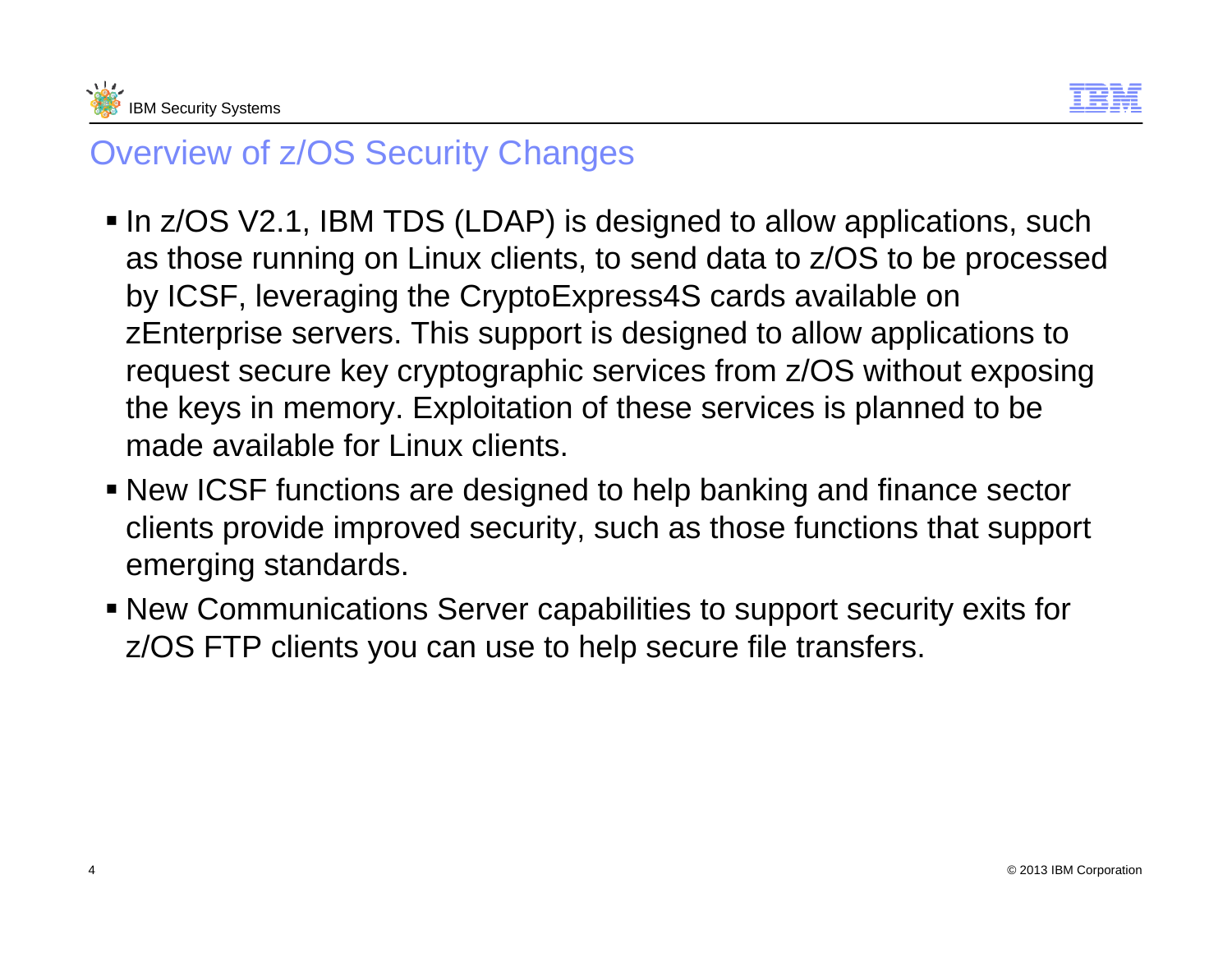



## Overview of z/OS Security Changes

- The RACF database unload utility is designed to unload additional information about digital certificates to help you more easily perform auditing activities on certificates stored in RACF databases.
- z/OS UNIX System Services enables you to specify whether a user should be logged off after a period of inactivity.
- JES2 and JES3 support for access controls on job classes, which you can use to remove the need for exits.
- New health checks on expiration of trusted certificates, and increased resources checked in sensitive resource class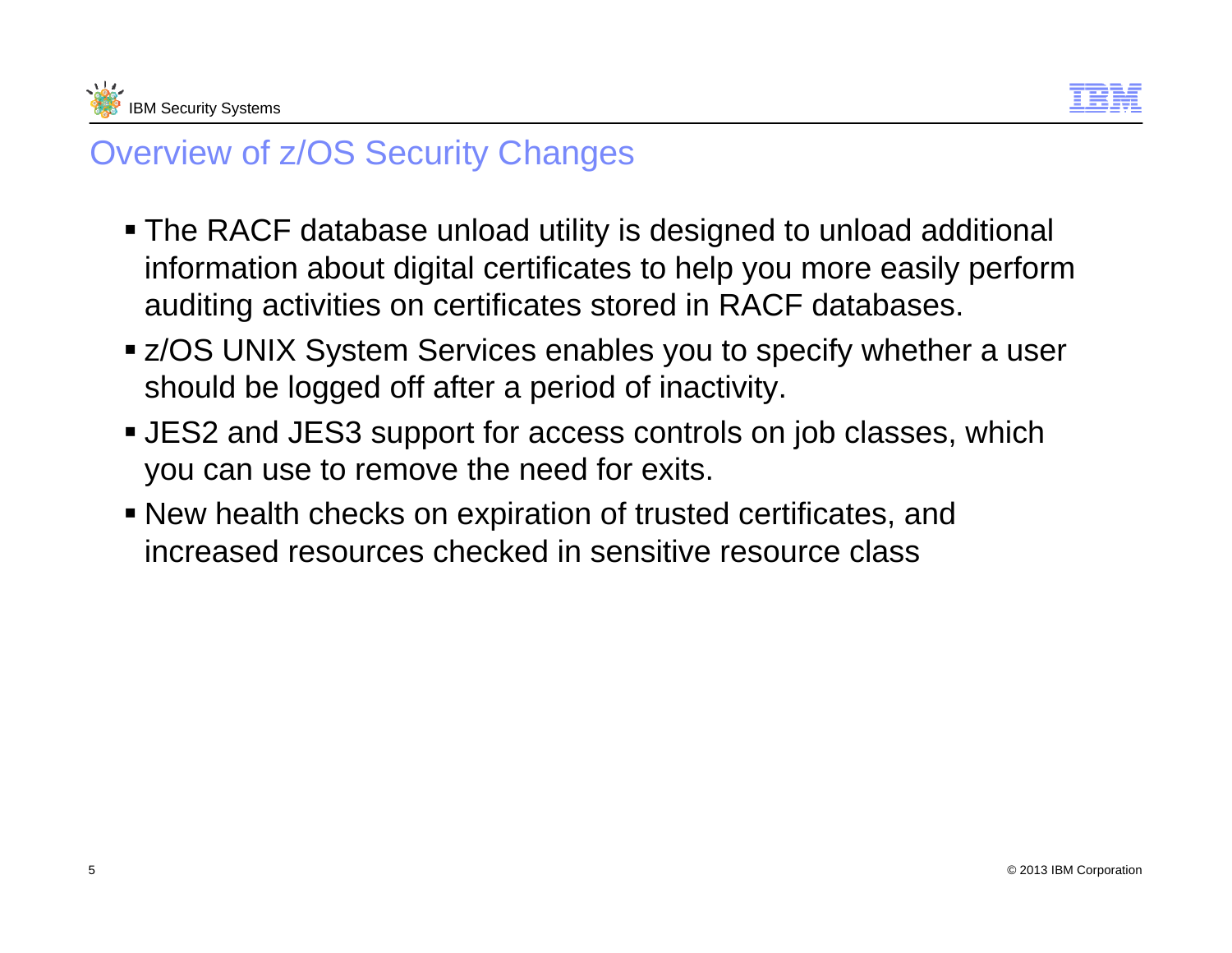## **Agenda**

- **Overview of Security Changes**
- **EXACS Communication Server**

© 2013 IBM Corporation

- RACF
- **ICSF PKI Services**
- z/OS ITDS
- **Execure**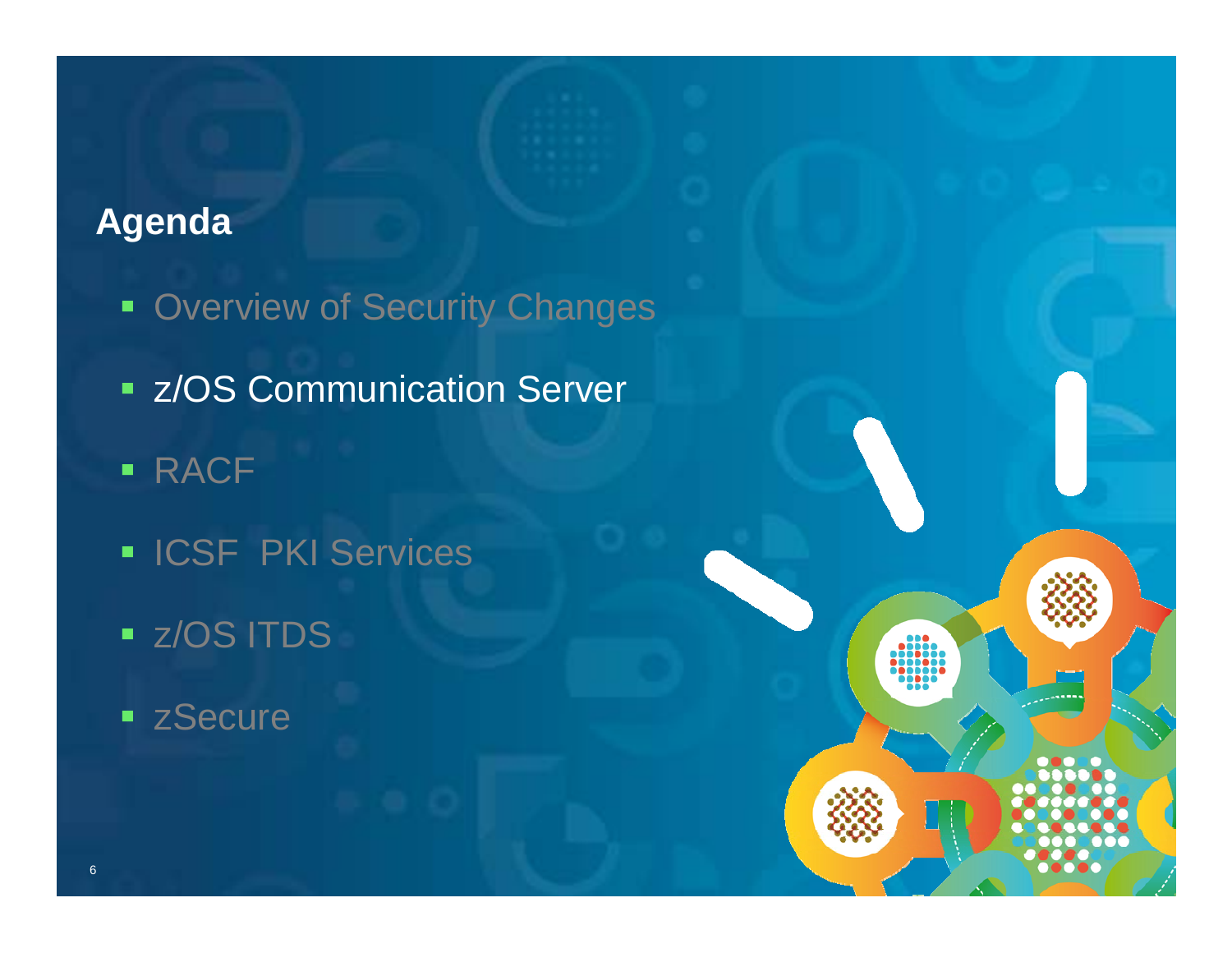



**Enhanced IDS IP fragment attack detection** - The Intrusion Detection Services (IDS) IP fragment attack type is enhanced to detect fragment overlays that change the data in the packet. In addition, the IP fragment attack detection is extended to IPv6 traffic.

**Improve auditing of NetAccess rules** - Control over the level of caching that is used for network access control checks is introduced. You can reduce the level of caching to pass more network access control checks to the System Authorization Facility (SAF). Passing more network access control checks to SAF allows the security server product to provide more meaningful auditing of access control checks.

An additional enhancement entails including the IP address that the user is attempting to access in the log string that is provided to the security server product on each network access control check.

**AT-TLS support for TLS v1.2 and related features** - Application Transparent TLS (AT-TLS) currency with z/OS System SSL is supported. Support is added for the following functions that are provided by System SSL:

- Renegotiation (RFC 5746) in z/OS V1R12
- Elliptic Curve Cryptography (RFC 4492 and RFC 5480) in z/OS V1R13
- TLSv1.2 (RFC 5246) in z/OS V2R1
- AES GCM Cipher Suites (RFC 5288) in z/OS V2R1
- Suite B Profile (RFC 5430) in z/OS V2R1
- 7 ECC and AES GCM with SHA-256/384 (RFC 5289) in z/OS V2R1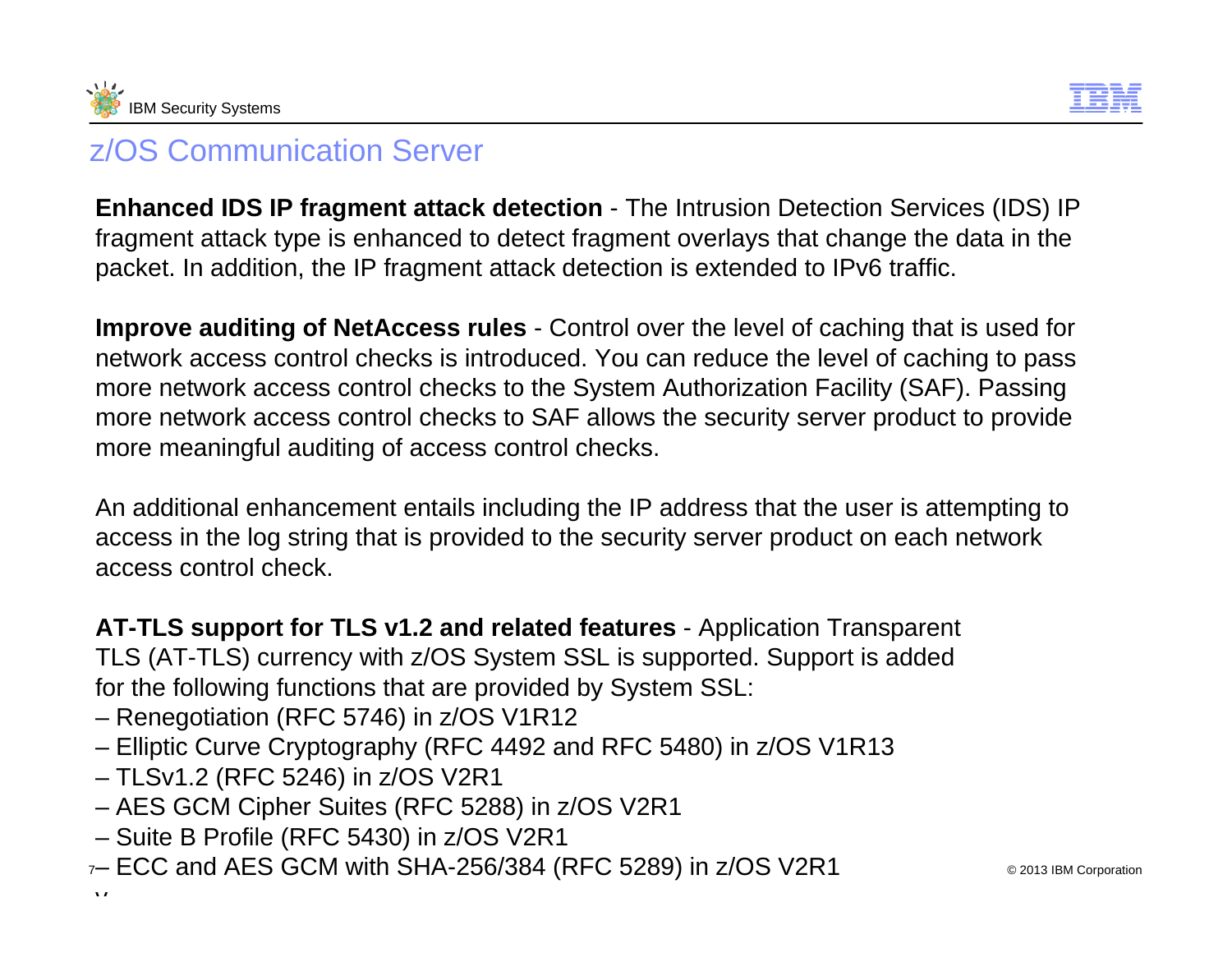



**Improved FIPS 140 diagnostics** - Enhanced diagnostics for the IKE and NSS daemons and the AT-TLS function are provided when FIPS 140 processing is required.

Integrated Cryptographic Services Facility (ICSF) is required when FIPS 140 is configured for the IKE or NSS daemons or for an AT-TLS group. Starting in V2R1, these daemons and the AT-TLS groups will fail to initialize if ICSF is not active.

**Limit defensive filter logging** - The existing defensive filtering function provides a mechanism to install temporary filters to either deny attack packets or log when a packet would have been denied if blocking mode was used. You can now limit the number of defensive filter messages that are written to syslogd for a blocking or simulate mode filter. You can configure a default limit to be used for all defensive filters that are added to a TCP/IP stack. You can also specify a limit when adding an individual defensive filter with the z/OS UNIX ipsec command.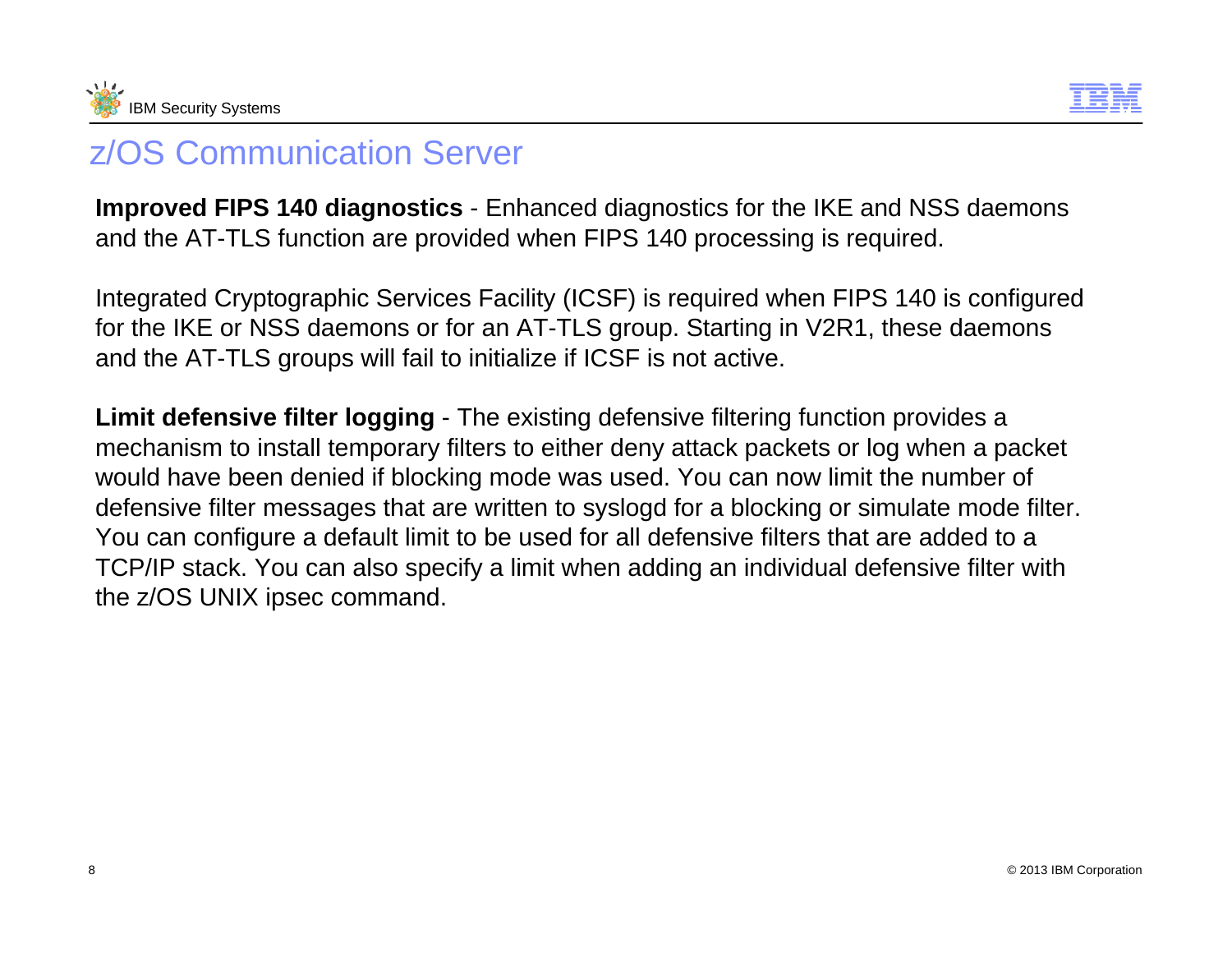



**QDIO Outbound flood prevention** - CSM storage constraints are relieved when processing ICMP Timestamp requests.

Because the z/OS TCP/IP stack replies to these requests, a flood of such requests can cause problems under the right conditions. Such a flood causes the TCP/IP stack to back up because it cannot get the responses out quickly enough, which results in a constrained CSM condition.

If the constrained CSM condition is not relieved, it might cause a stack outage. This behavior might happen with:

- Other ICMP requests that always generate a response (for example, echo requests)
- UDP requests to an application that behaves in a similar manner

QDIO outbound packets will be dropped when CSM storage is constrained and the outbound queues are congested. This support alleviates these problems.

**TN3270 client-bound data queueing limit** - MAXTCPSENDQ, a new parameter in the Telnet profile, is introduced to prevent large amounts of storage from being held for data that is destined for an unresponsive Telnet client.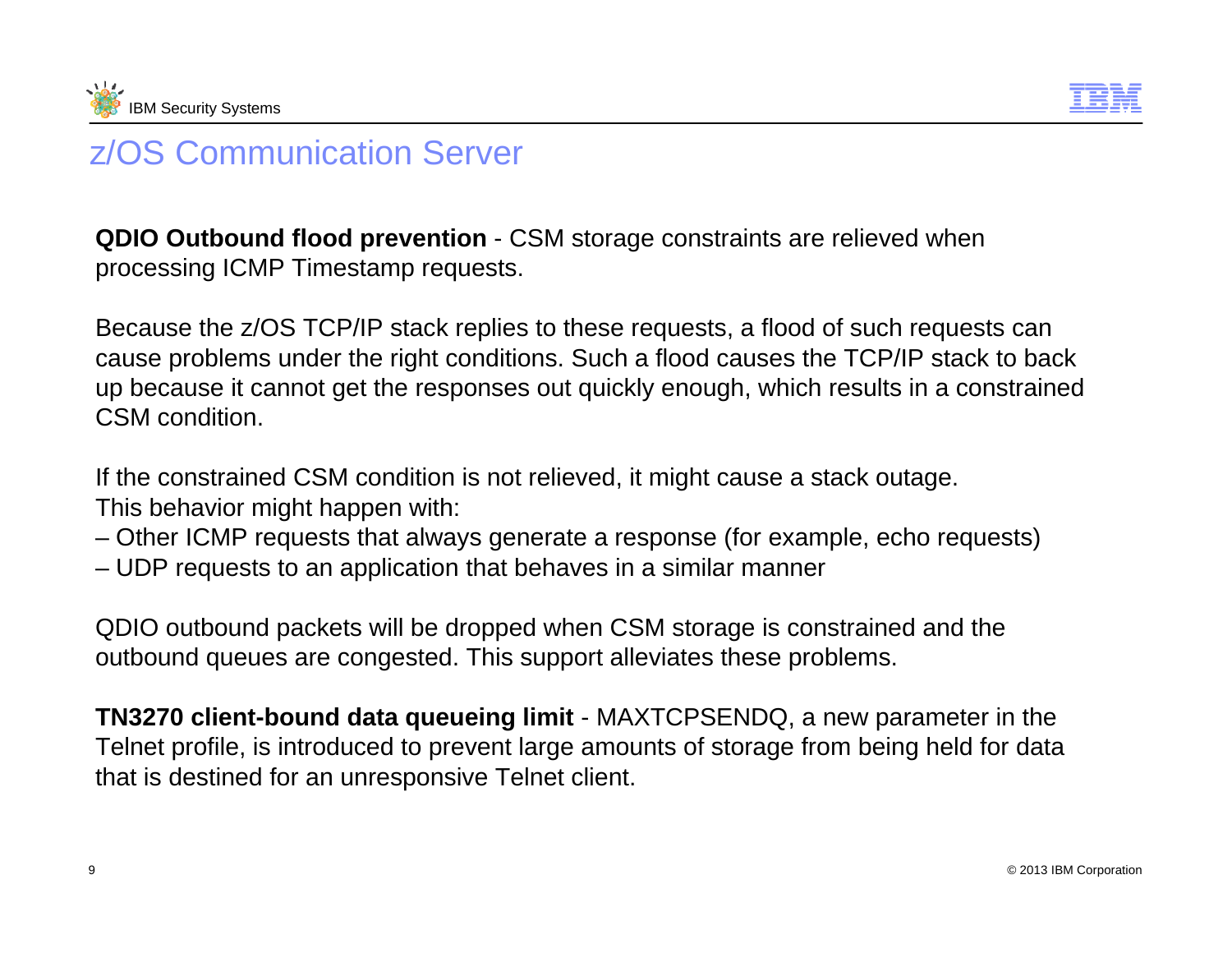



#### **Reference information:**

See the following topics in *z/OS Communications Server: New Function Summary* for detailed descriptions that include any applicable restrictions, dependencies, and steps on using the functions

- $\bullet$ *Enhanced IDS IP fragment attack detection*
- $\bullet$ *Improve auditing of NetAccess rules*
- $\bullet$ *AT-TLS support for TLS v1.2 and related features*
- $\bullet$ *Improved FIPS 140 diagnostics*
- $\bullet$ *Limit defensive filter logging*
- $\bullet$ *QDIO Outbound flood prevention*
- $\bullet$ *TN3270 client-bound data queueing limit*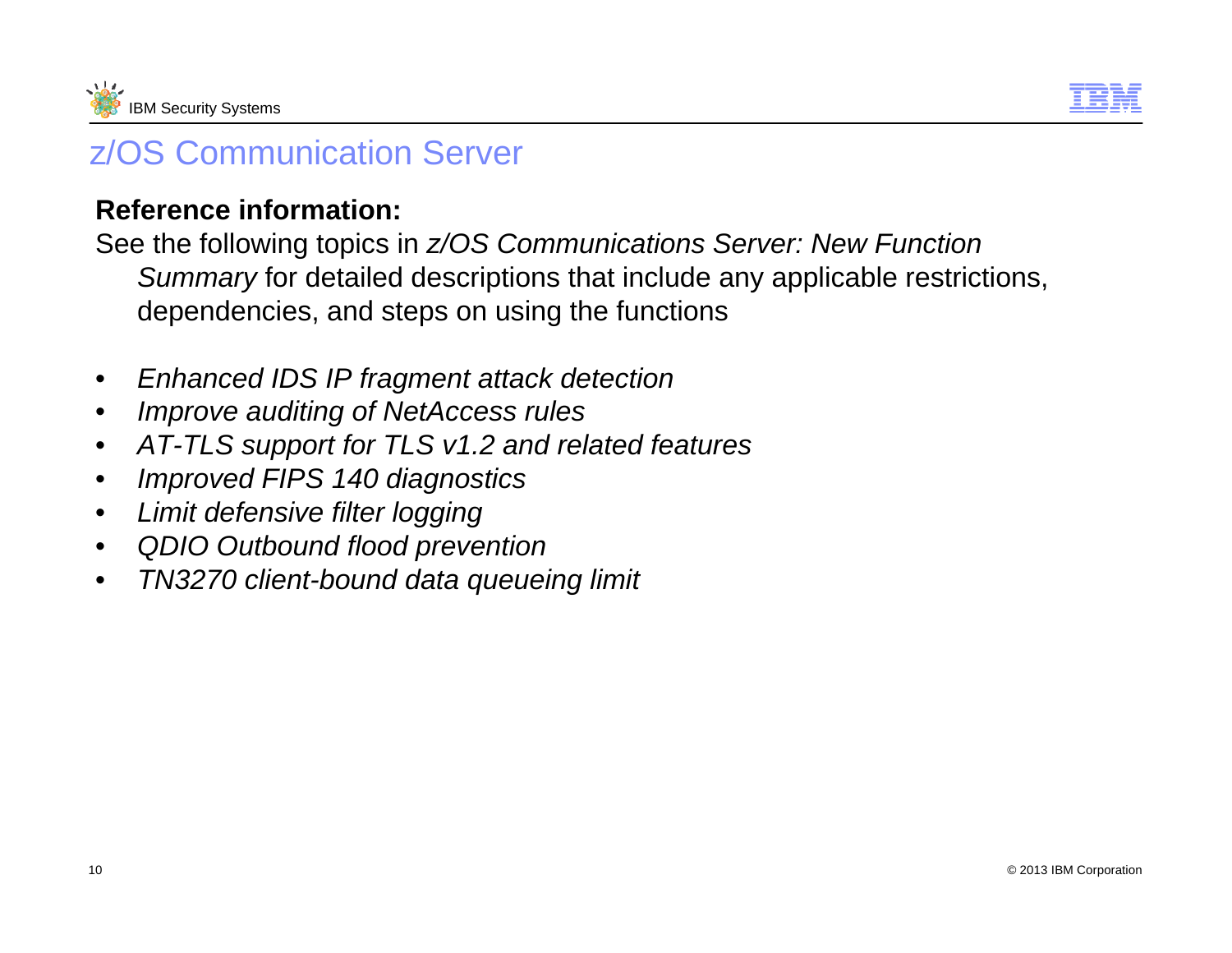## **Agenda**

- **Overview of Security Changes**
- **EXACTE COMMUNICATION Server**

© 2013 IBM Corporation

- **RACF**
- **ICSF PKI Services**
- z/OS ITDS
- **Execure**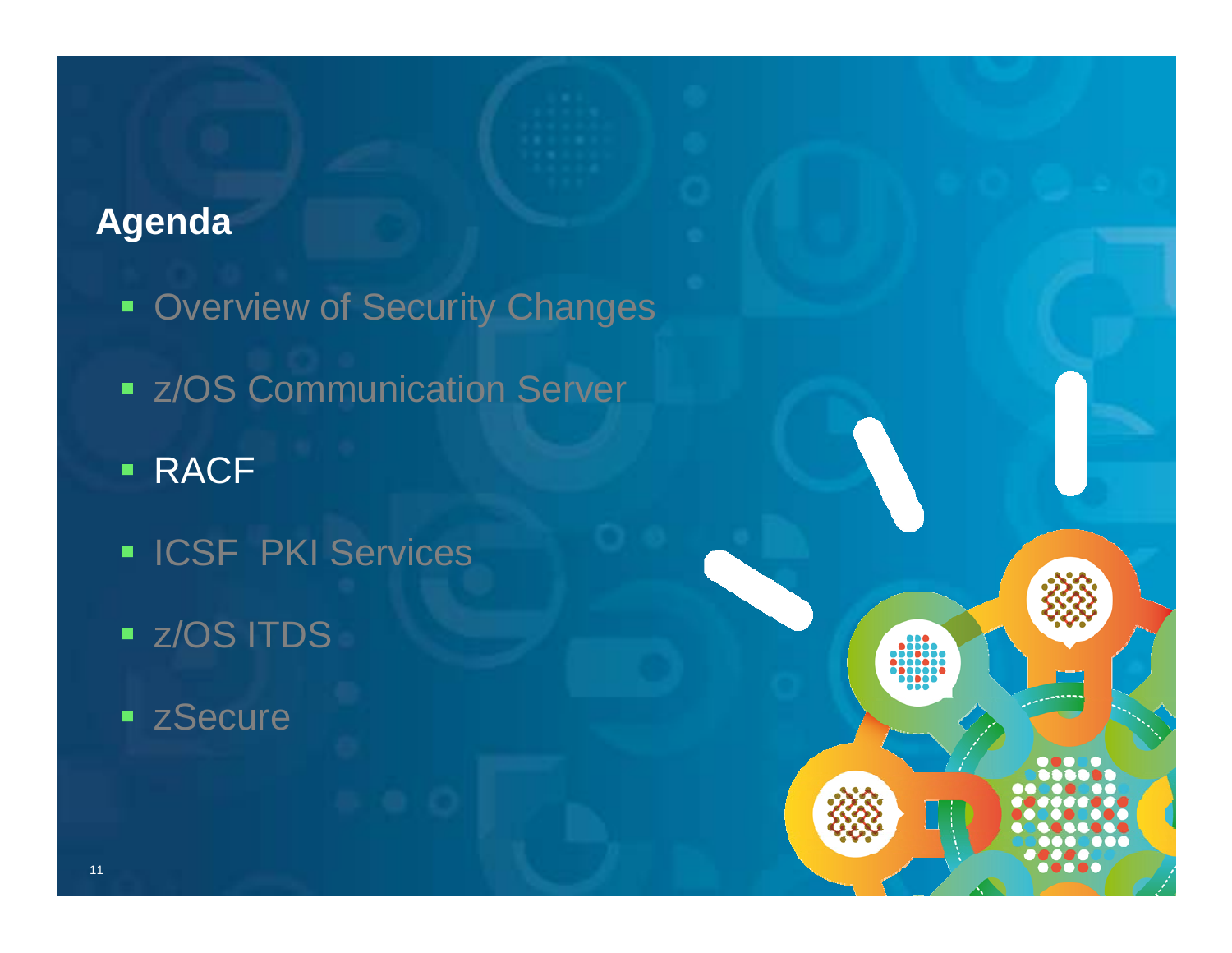



#### **Database unload of certificate DNs**

The database unload utility (IRRDBU00) is enhanced to provide extended processing for fields such as the certificate field in profiles in the DIGTCERT class. This allows information, such as the subject's distinguished name, the issuer's distinguished name, and the signature algorithm to be unloaded.

#### **Restricting access to a zFS file system**

To restrict access to a zFS file system, you can define a general resource profile in the FSACCESS class. You can then use RACF commands to restrict z/OS UNIX access to the specified zFS file system for most users and allow selected users and groups to remain eligible to access the file system. This method supports an improved audit posture by enabling the RACF administrator to demonstrate a single point of control for restricting access to one or more file systems that might contain sensitive or personal data.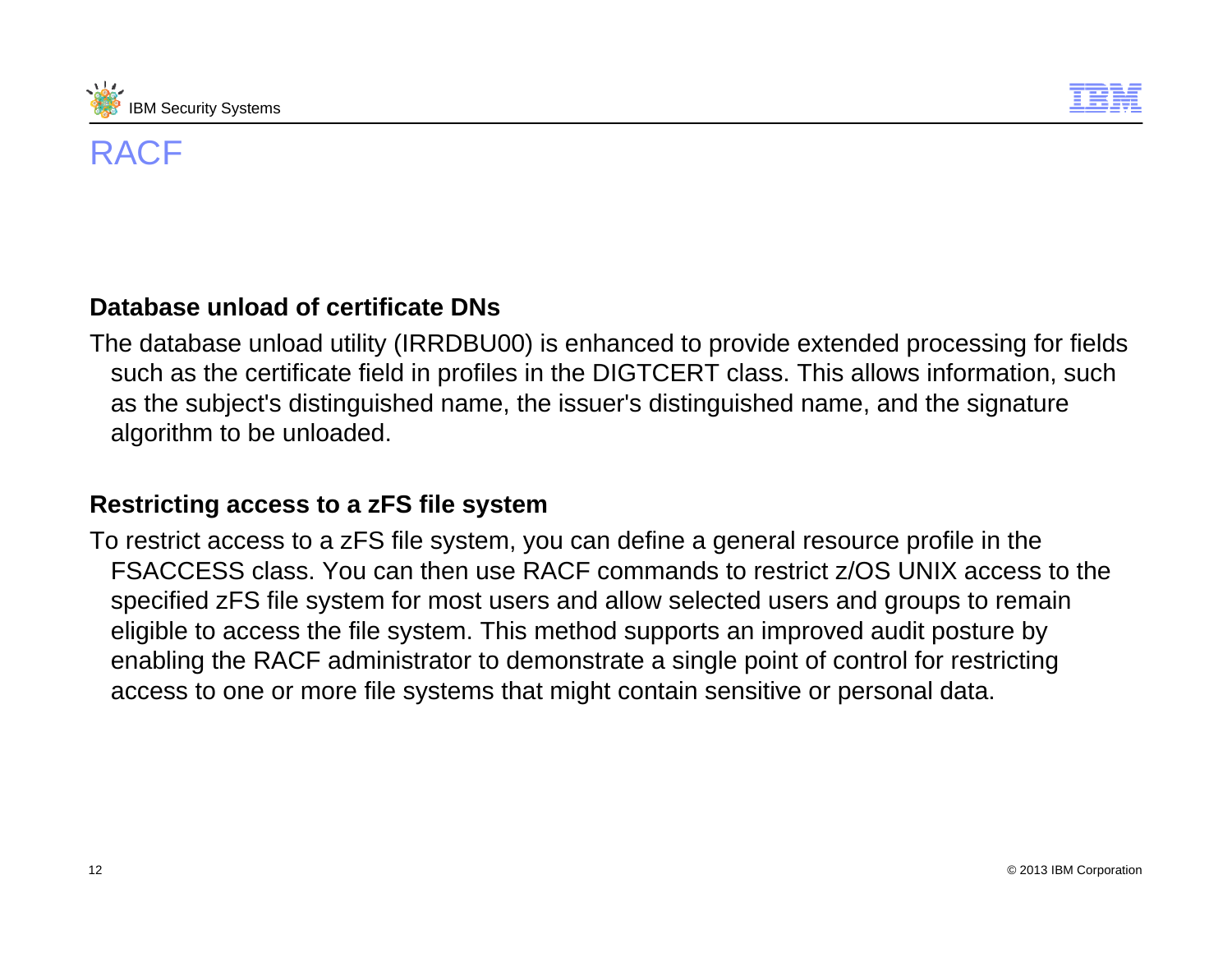



#### **Remove BPX.DEFAULT.USER Profile**

Default OMVS segment support is no longer provided regardless of whether the BPX.DEFAULT.USER profile is defined in the FACILITY class. z/OS UNIX users or groups must have OMVS segments that are defined for user and group profiles with unique UIDs and GIDs. Alternatively, you can use RACF support for automatically generating unique UIDs and GIDs on demand for users and groups that do not have OMVS segments that are defined.

#### **RACF Remote sharing enhancements**

In z/OS V2R1, RACF Remote Sharing (RRSF) is enhanced to use IPv6, if it is enabled on z/OS. It is used for establishing TCP/IP connections with remote RRSF systems and allows a z/OS system with an IPv6 address to be specified on the RACF TARGET command for the TCP(ADDRESS) operand. Also, when using AT-TLS to encrypt data that is sent between RRSF nodes using TCP/IP, stronger cryptography suites can be used in z/OS V2R1, including elliptic curve cryptography (ECC)-based certificates. Support is also added to allow blank lines and comments in RACF parameter library members.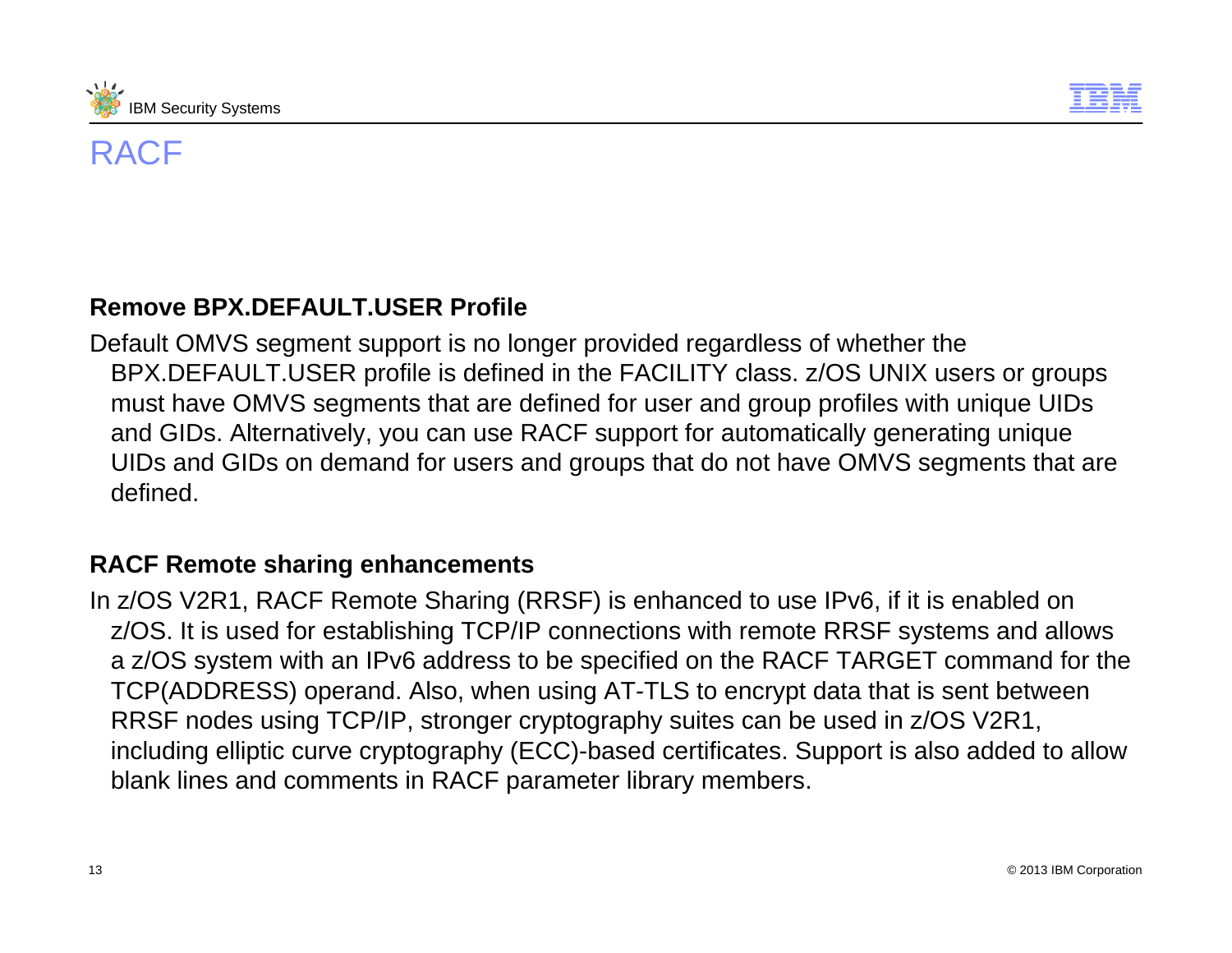



#### **Reporting certificates in the chain when added and listed**

Report to the user the labels used for all the certificates in the chain when the chain is added. Add function to display information about the certificates in the chain.

#### **Enterprise PKCS#11 secure key support**

RACF can now use the ICSF Enterprise PKCS#11 secure key support by using the RACDCERT functions to create and manage secure key on the TKDS for the certificate and the retrieval of the certificate through the R\_datalib callable service.

#### **RACF support for DB2 V11**

In DB2® V11, DB2 is enhancing cache management for RACF permissions when DB2 listens to RACF ENF events to determine when to purge the cache. In addition to DB2 listening to RACF ENF events 62 and 71, RACF ENF event 79 is added.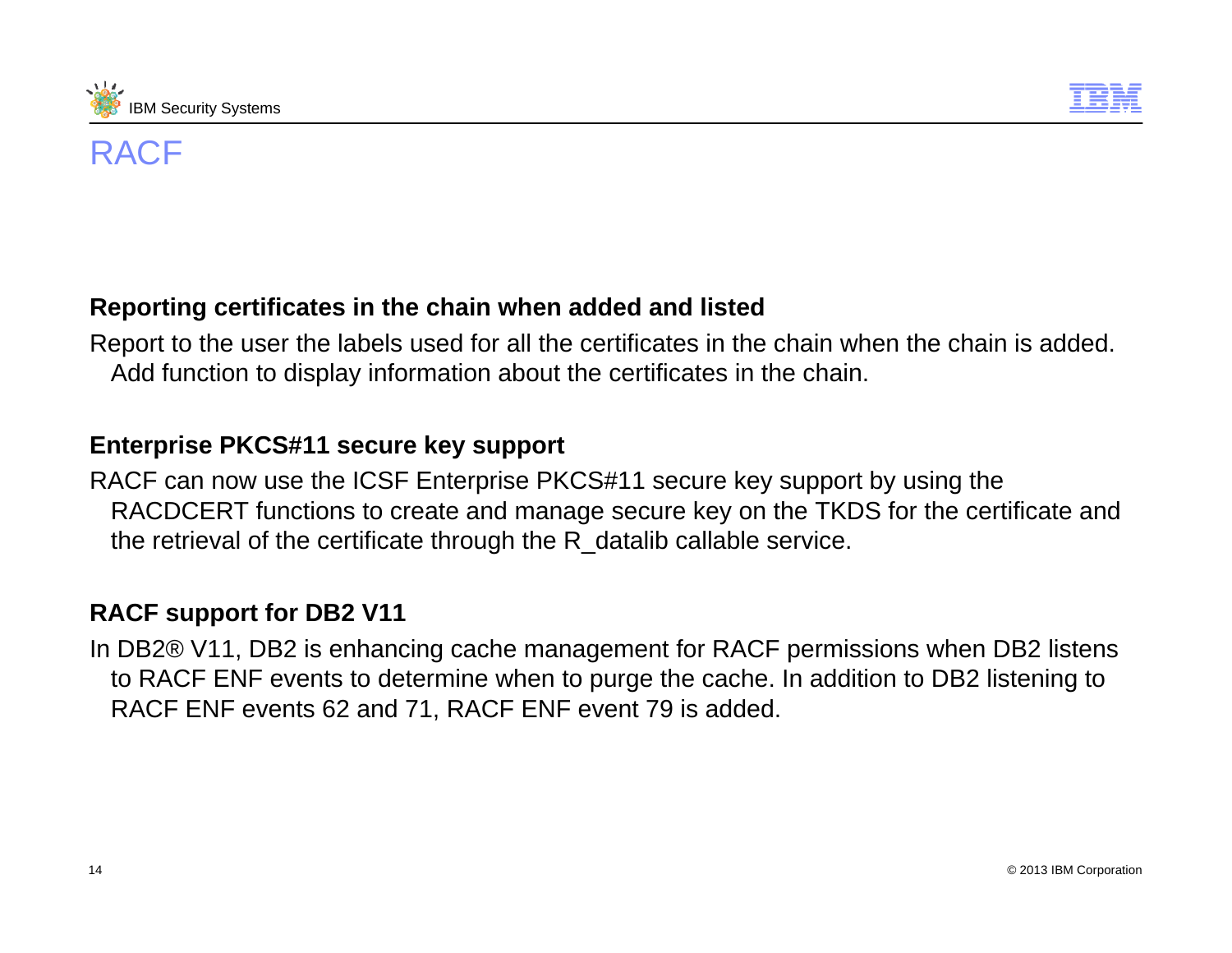



# **IRRDBU00: Additional Certificate Information**

- **The RACF Database Unload Utility (IRRDBU00) unloads basic information about digital certificates into the 0560 ("General Resource Certificate Data Record"). This record contains:**
	- The record type ("0560")
	- The name of the general resource profile which contains the certificate
	- The class ("DIGTCERT")
	- The date and time from which the certificate is valid
	- The date and time from which the certificate is no longer valid
	- The type of key associated with the certificate
	- The key size
	- The last eight bytes of the last certificate signed with this key
	- A sequence number for certificates within a ring
- **What's missing? The issuer's distinguished name (IDN) and the subject's DN (SDN)of the certificate!**
	- This information is encoded within the certificate
	- Maps/mungs to the profile name, but given the profile name, you can't get the IDN or SDN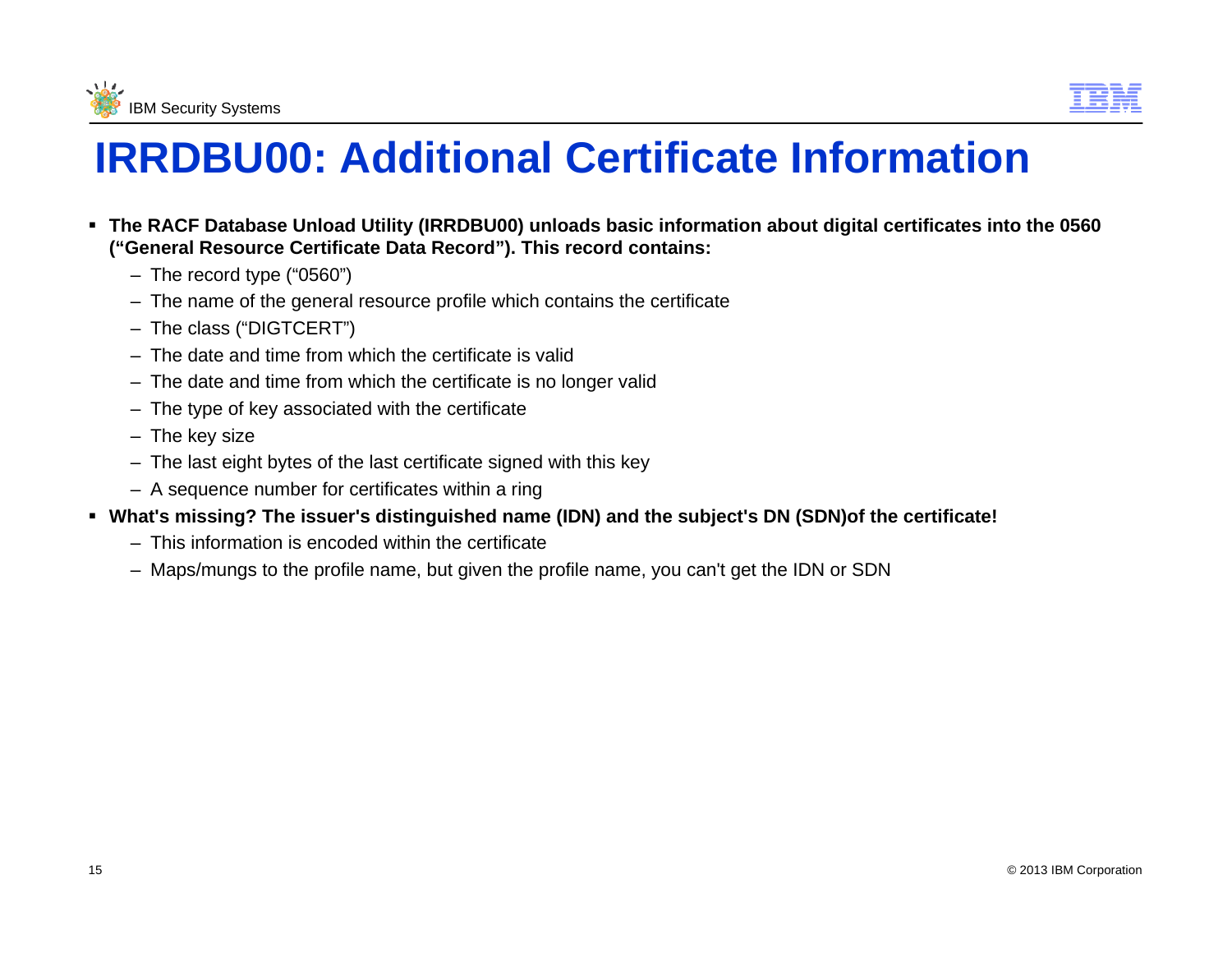



# **&RACUID in BPX.UNIQUE.USER**

- **Clients who are using BPX.UNIQUE.USER to assign z/OS UNIX information to user IDs will be able to specify of &racuid in the home directory field of the model user's OMVS segment.**
	- ALTUSER BPXMODEL OMVS(HOME(/u/&racuid))
- **The appropriate user ID will be substituted for &racuid when a new OMVS segment is created for a user using BPX.UNIQUE.USER**
	- In upper case if "&RACUID" is specified
	- In lower case if any lower case characters are specified
- **Notes**
	- Only the first occurrence of &racuid is substituted
	- If the substitution would result in a path name exceeding the 1023 character maximum then substitution is not performed.
	- If sharing the RACF database with a downlevel system, substitution will not be performed on the downlevel system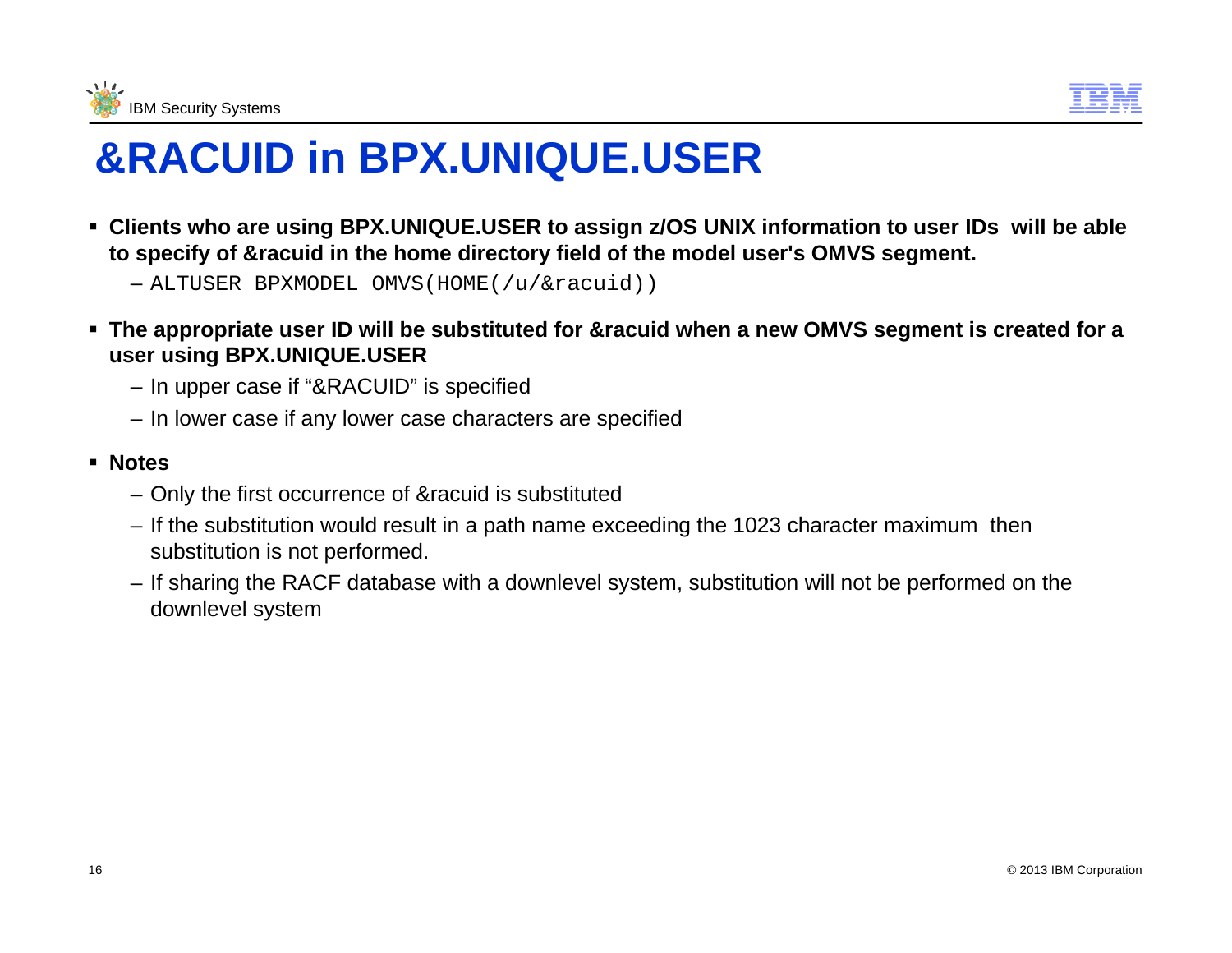



# **JES2/JES3: SAF Check for Job Input Class**

- **JES2 and JES3 are planning to perform a SAF check to verity a user's ability to use a job class**
	- Applied to both the "traditional" 36 single character classes as well as the planned up-to-eight character job classes
	- Does not apply to the "special" job classes STC and TSU
- **The resource name that is checked is:**
	- JESJOBS.*nodename.jobclass.jobname*
- **Controlled by these profiles:**
	- JES.JOBCLASS.OWNER in the FACILITY class
		- If this profile is defined, then authorization checks are performed for job owners
	- JES.JOBCLASS.SUBMITTED in the FACILITY class
		- If this profile is defined, then authorization checks are performed for job submitters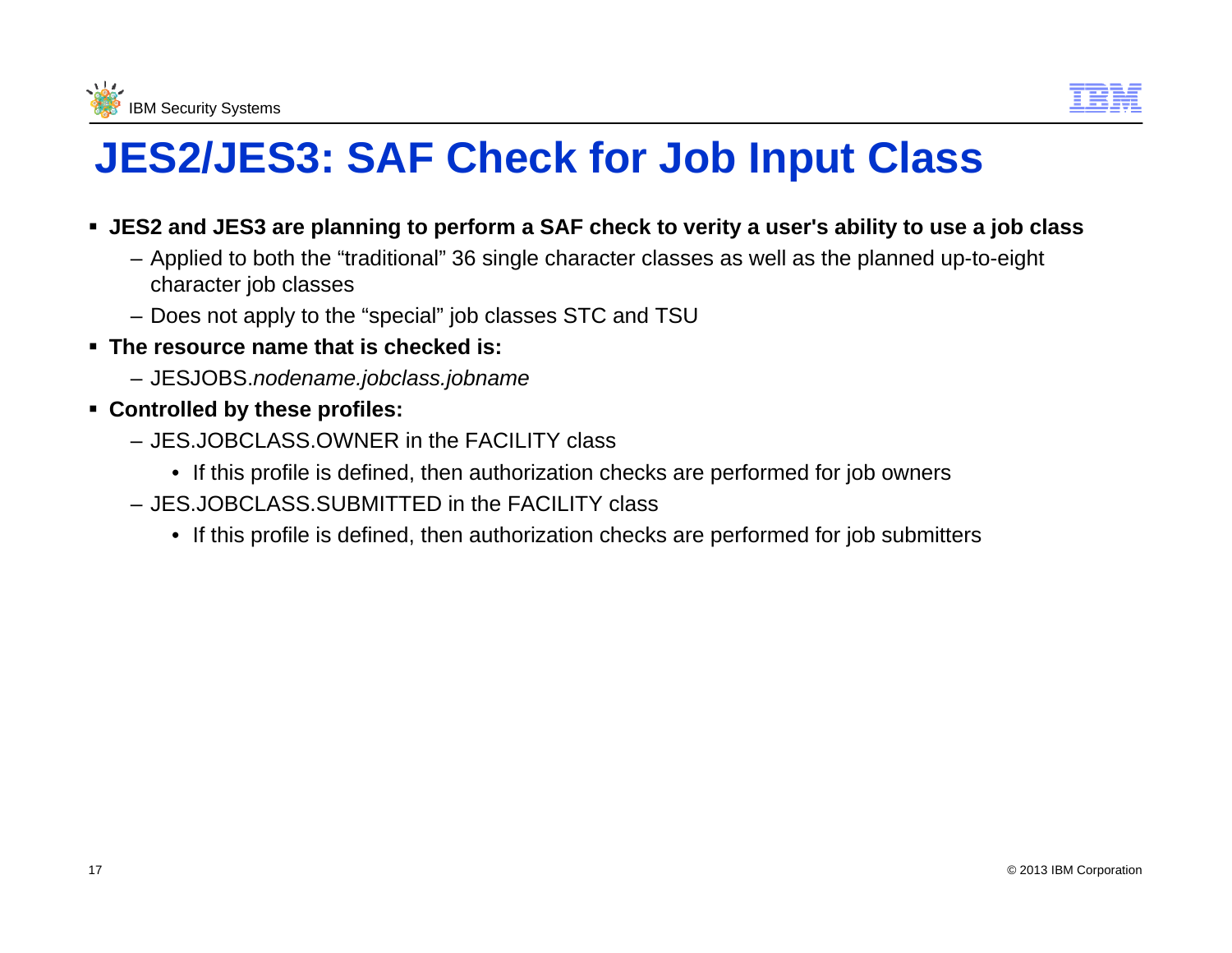



#### **RACDCERT enhancement**

This enhancement prevents the deletion of a certificate that was used for generating a request, but also grant clients an override mechanism to delete it when needed.

#### **Health check for digital certificate expiration**

Applications that rely on certificates might experience an interruption if a certificate that is used by the application or one of the users of the application is allowed to expire. RACF is introducing a new health check, RACF\_CERTIFICATE\_EXPIRATION, which identifies certificates that are stored in the RACF database that are expired or are about to expire.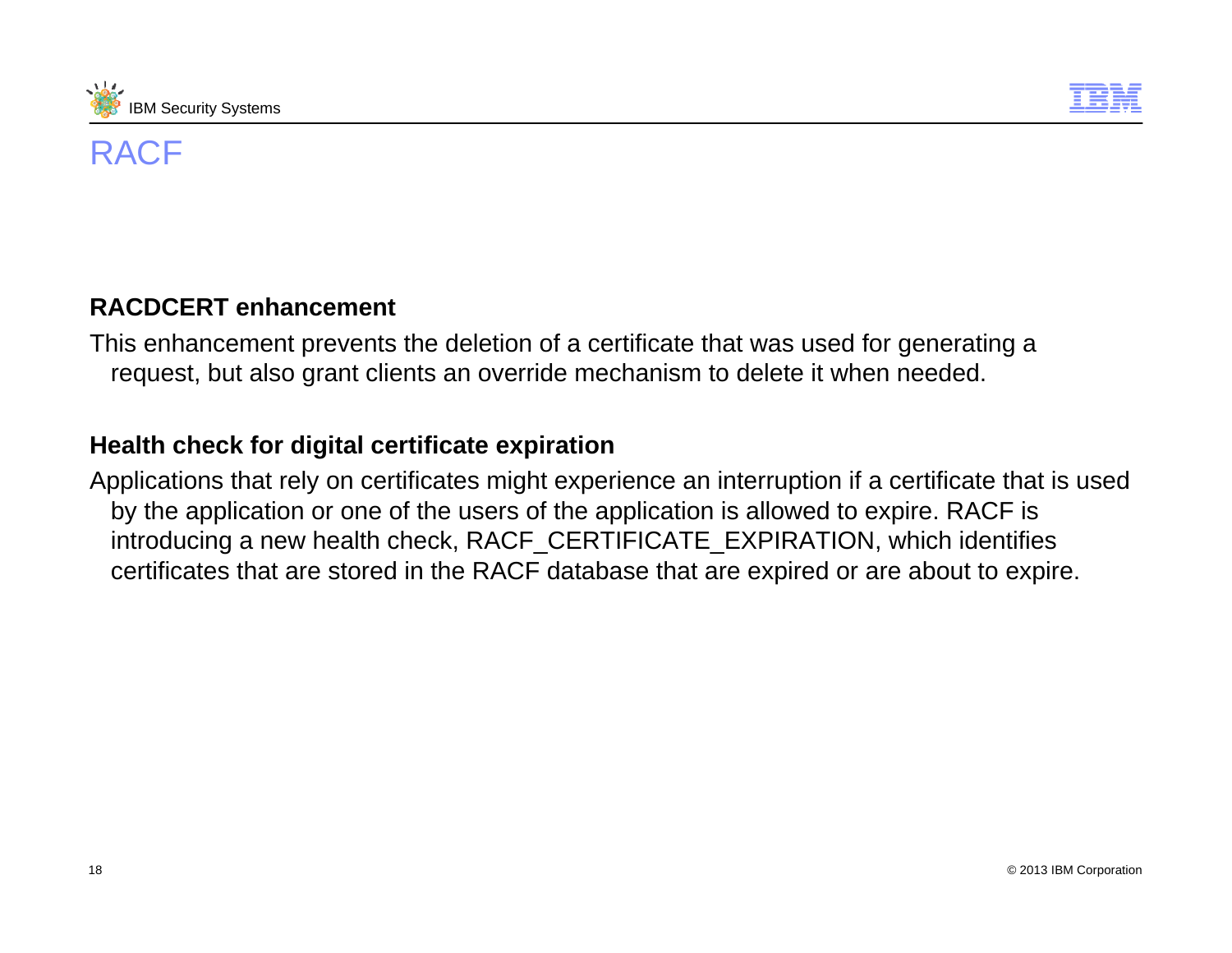



- **The RACF\_AIM\_STAGE Health Check examines your application identity mapping (AIM) setting and flags as an exception if you are at a stage less than stage 3.**
	- Stage 0: No AIM support; only mapping profiles are used
	- Stage 1: Mapping profiles are used; alternate index created and managed, but not used
	- Stage 2: Alternate index create, managed, and used; mapping profiles maintained.
	- Stage 3: Only alternate index maintained and used. Mapping profiles deleted.
- z **Moving from each stage requires the execution of the IRRIRA00 utility.**
- z **AIM stage 2 or stage 3 is needed for certain RACF functions**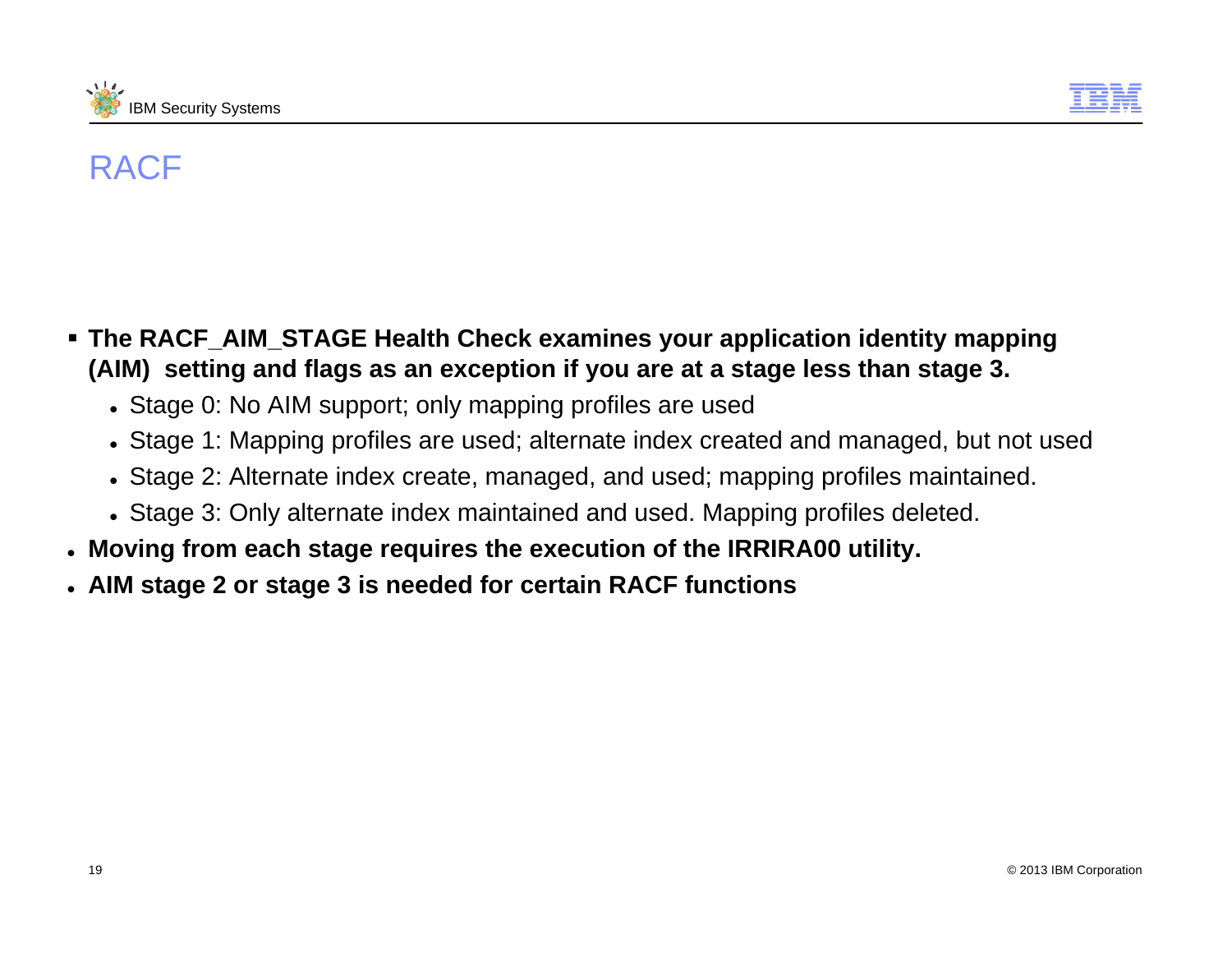



- **The RACF\_UNIX\_ID Health Check determines whether RACF will automatically assign unique z/OS UNIX System Services identities when users without OMVS segments use certain UNIX services**
	- If you are not relying on RACF to assign UIDs and GIDs, the check informs you that you must continue to assign z/OS UNIX identities
	- If you are relying on the BPX.DEFAULT.USER support, the check issues an exception
	- If you are relying on the BPX.UNIQUE.USER support, the check will verify requirements and indicate if any exceptions are found
		- FACILITY class profile BPX.UNIQUE.USER must exist
		- RACF database must be at Application Identity Mapping (AIM) stage 3
		- UNIXPRIV class profile SHARED.IDS must be defined
		- UNIXPRIV class must be active and RACLISTed
		- FACILITY class profile BPX.NEXT.USER must be defined and its APPLDATA field must contain valid ID values or ranges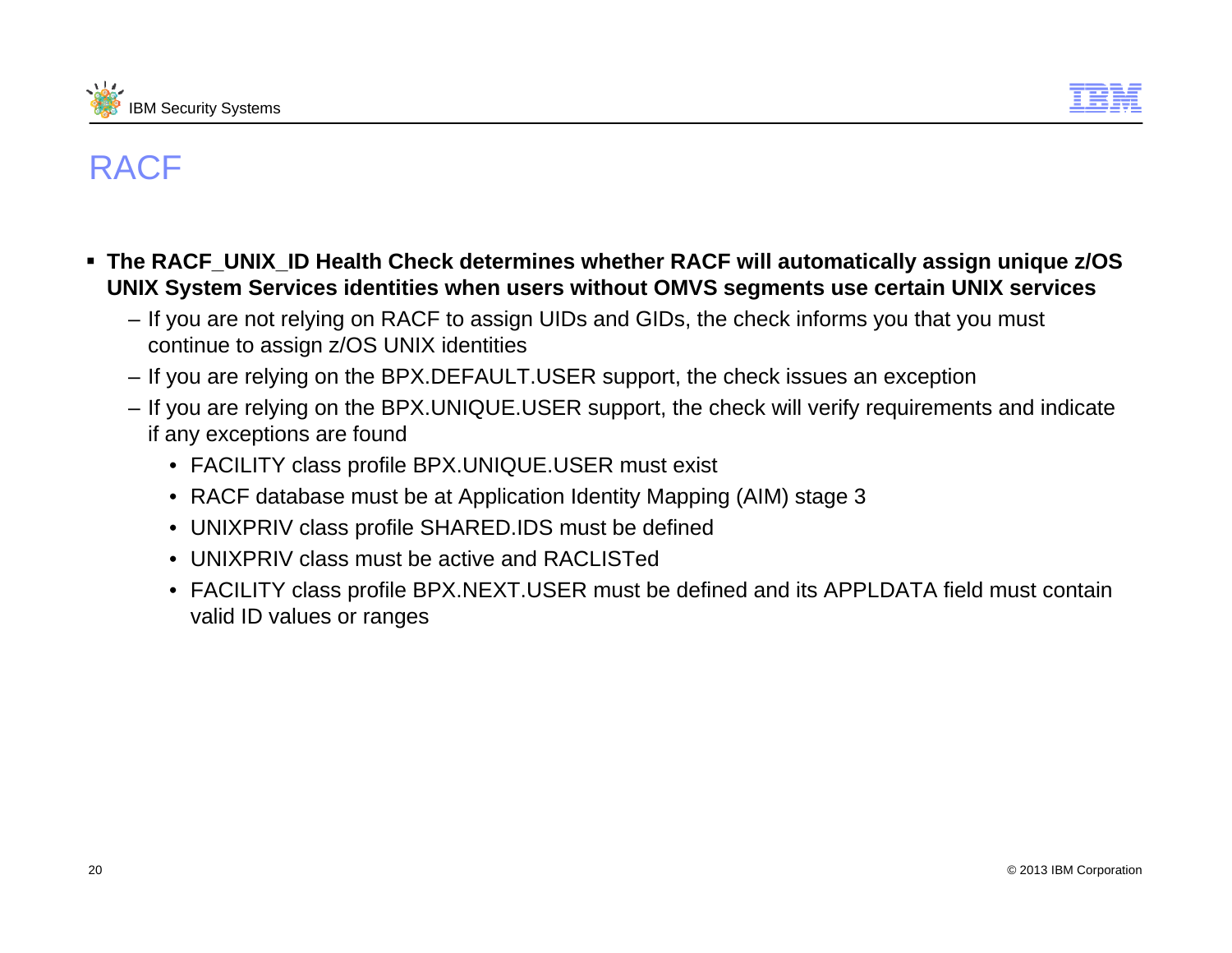



- **The RACF\_CERTIFICATE\_EXPIRATION health check finds the certificates in the RACF database expired or about to expire**
	- Expiration window is an installation-defined value with a default of 60 days.
	- Valid expiration window values are 0-366 days

#### **For each certificate, the check displays:**

- The certificate "owner" ('SITE', 'CERTAUTH', or 'ID(*user\_id*)')
- The certificate label
- The end date
- The trust status
- The number of rings to which the certificate is connected
- **The check only flags as exceptions those certificates which are TRUSTED.**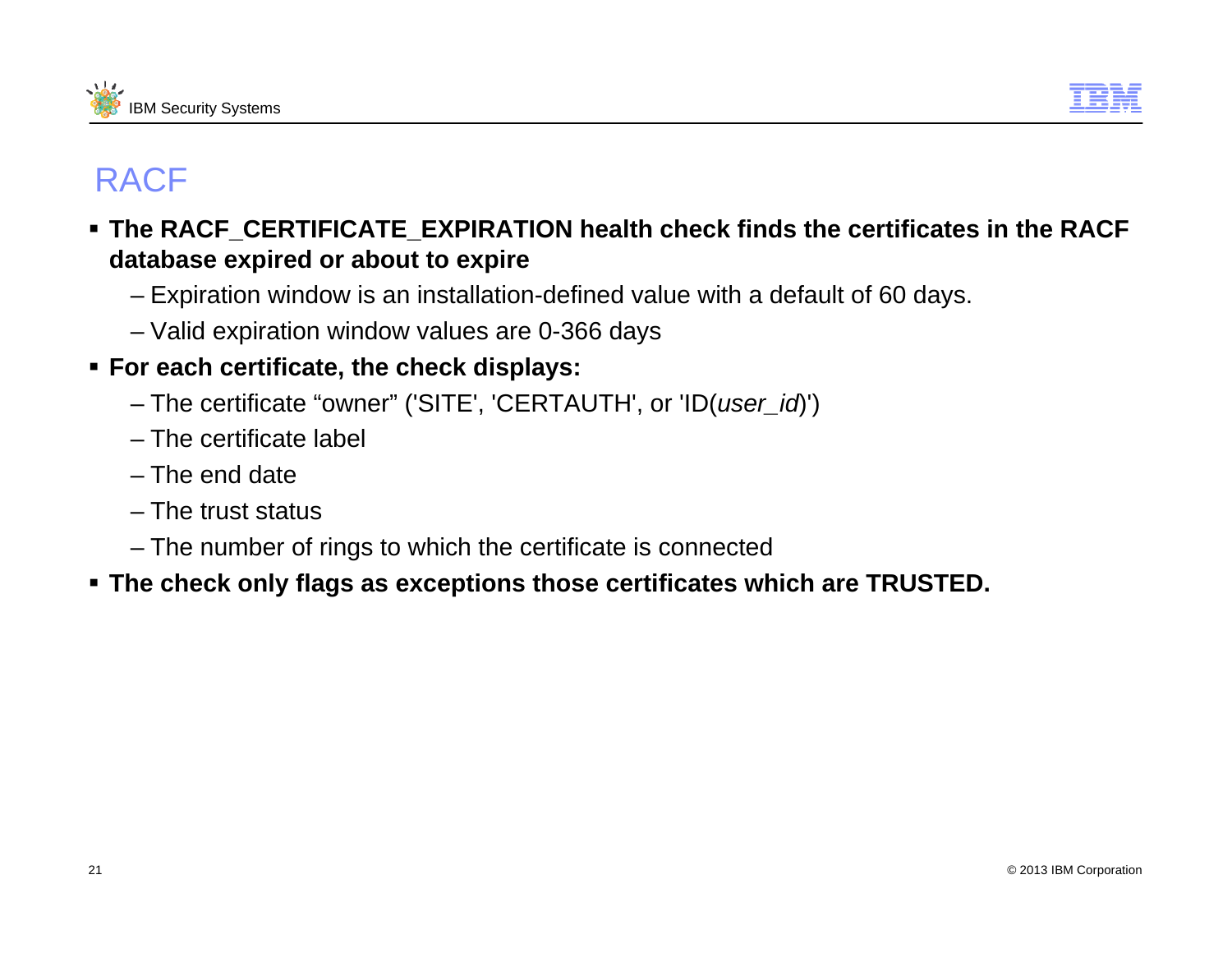



- **The RACF\_SENSITIVE\_RESOURCES check has been updated to check these new "static" resources names:**
	- BPX.DEBUG/FACILITY
	- BPX.WLMSERVER/FACILITY
	- IEAABD.DMPAKEY/FACILITY
	- MVS.SLIP/OPERCMDS
	- SUPERUSER.PROCESS.GETPSENT/UNIXPRIV
	- SUPERUSER.PROCESS.KILL/UNIXPRIV
	- SUPERUSER.PROCESS.PTRACE/UNIXPRIV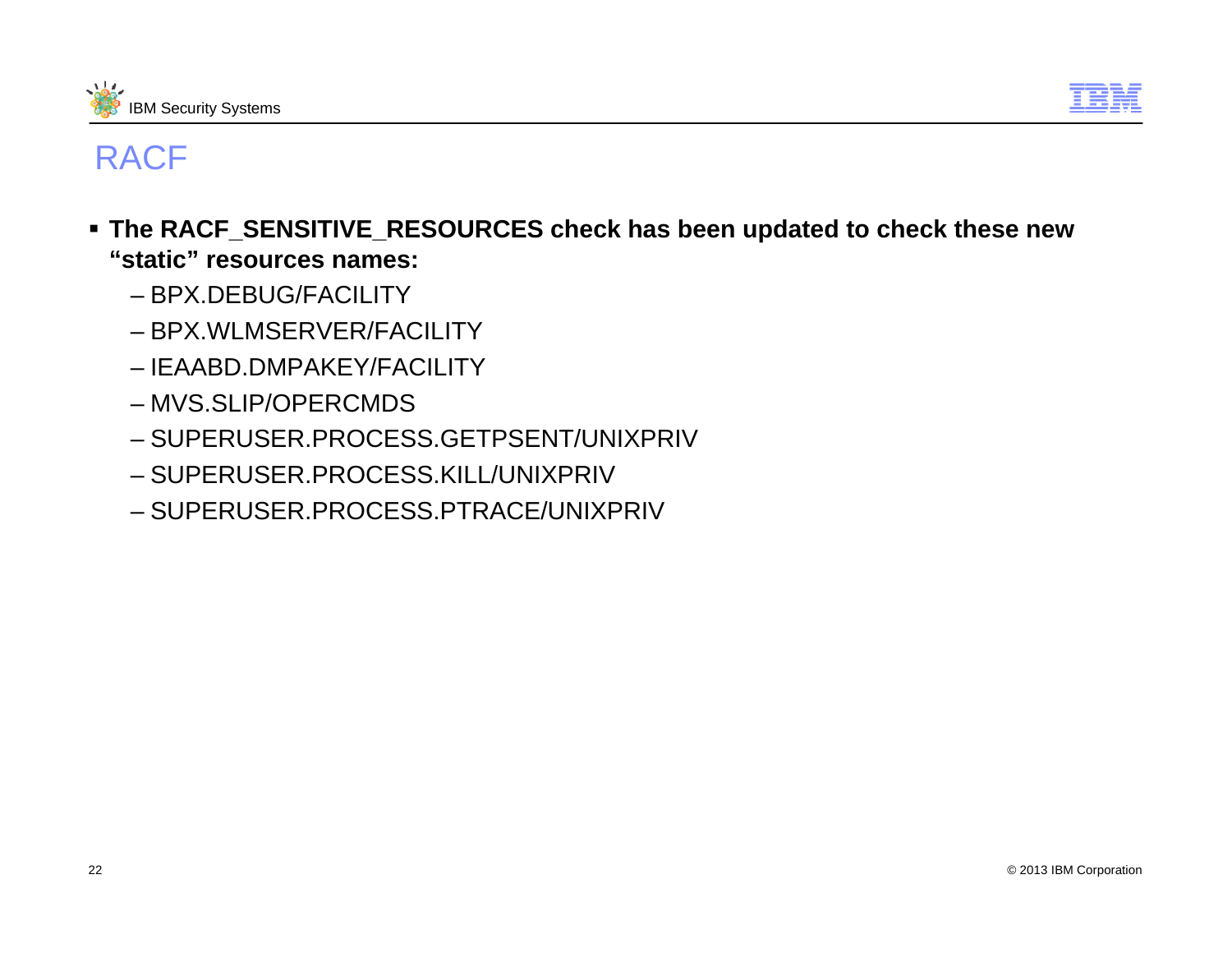



- **RACF is planning on updating the RACF\_SENSITIVE\_RESOURCES to check these new "dynamic" resources names:**
	- CSVAPF.*data\_set\_name*/FACILITY, excluding
		- CSVAPF.MVS.SETPROG.FORMAT.DYNAMIC
	- CSVDYLPA.ADD.*module\_name/*FACILITY
	- CSVDYNEX.*exit\_name*.*function.modname*/FACILITY, *excluding*

- CSVDYNL.*lnklstname. Function*/FACILITY*excluding*
	- CSVDYNL.*lnklstname*.DEFINE CSVDYNL.*lnklstname.*UNDEFINE)
- **No validation is performed on the dynamic portion of these resource names (for example** *data\_set\_ name, module\_name,lnklstname***)**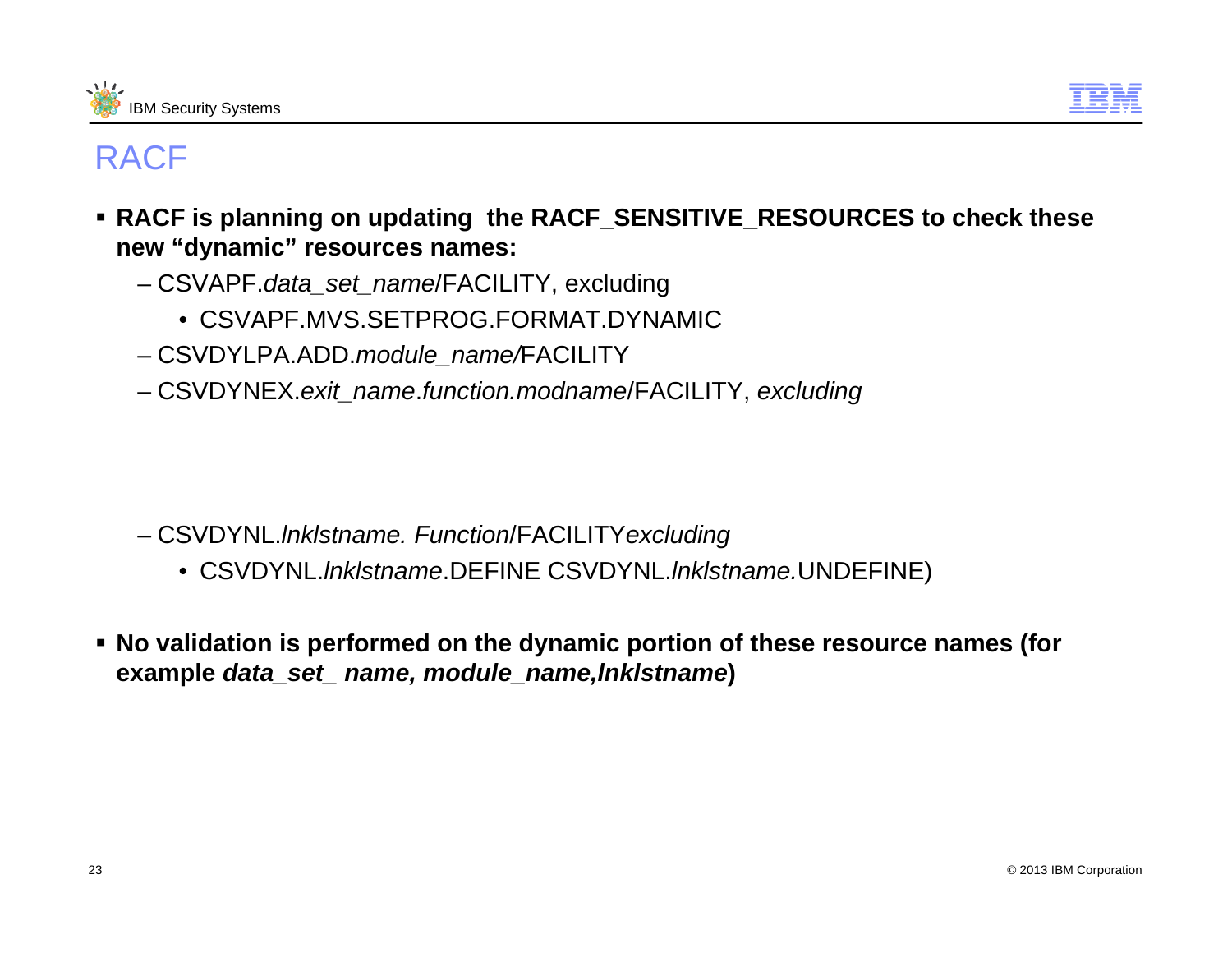



### **Reference information:**

- *z/OS Security Server RACF Callable Services*
- *z/OS Security Server RACF Command Language Reference*
- *z/OS Security Server RACF Data Areas*
- *z/OS Security Server RACF Macros and Interfaces*
- *z/OS Security Server RACF Messages and Codes*
- *z/OS Security Server RACF Security Administrator's Guide*
- *z/OS Security Server RACF System Programmer's Guide*
- *z/OS UNIX System Services Planning*
- *z/OS Security Server RACROUTE Macro Reference*
- *z/OS Migration*
- *IBM Health Checker for z/OS: User's Guide*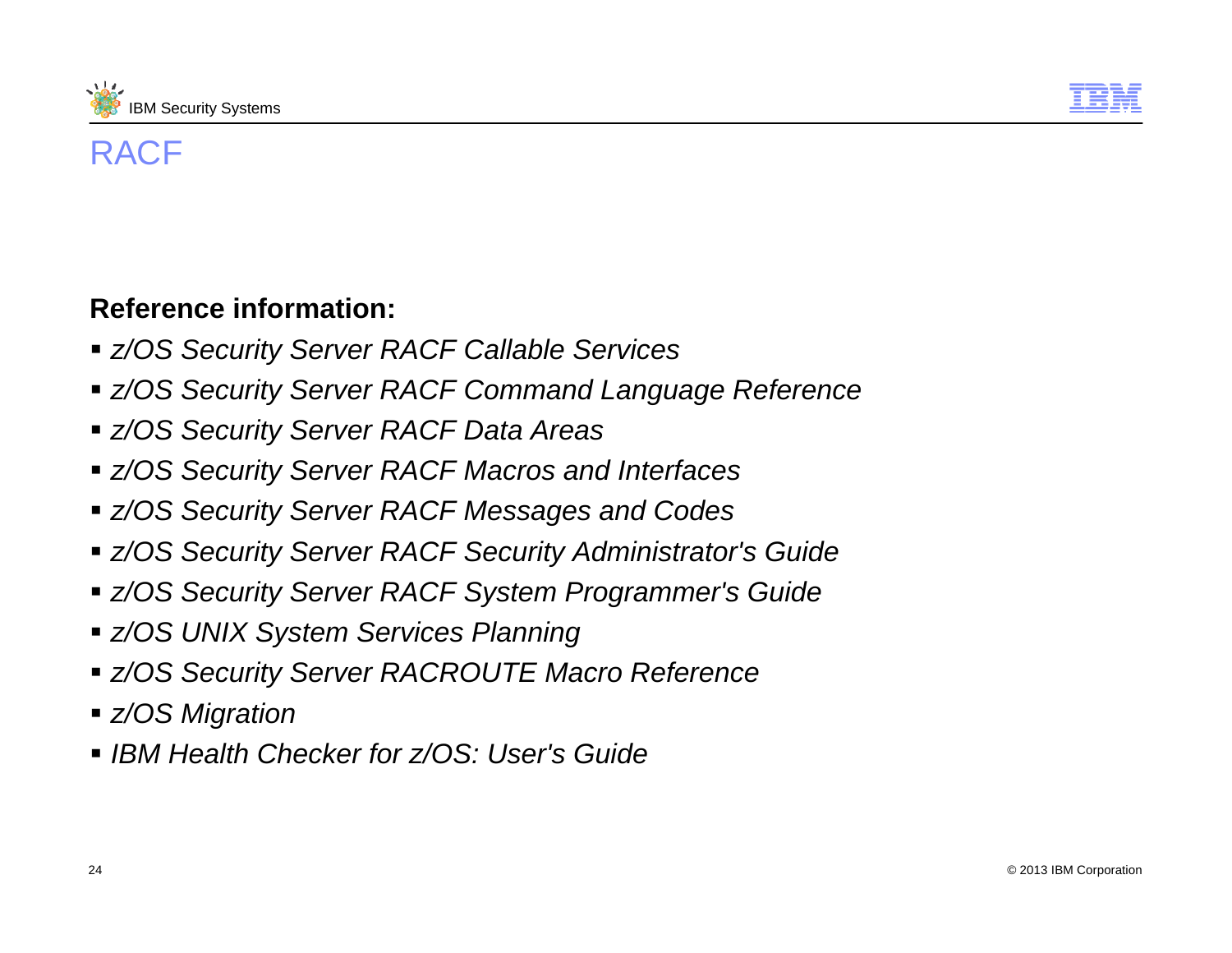## **Agenda**

- **Overview of Security Changes**
- **EXACTE COMMUNICATION Server**

© 2013 IBM Corporation

- RACF
- **ICSF PKI Services**
- z/OS ITDS
- **Execure**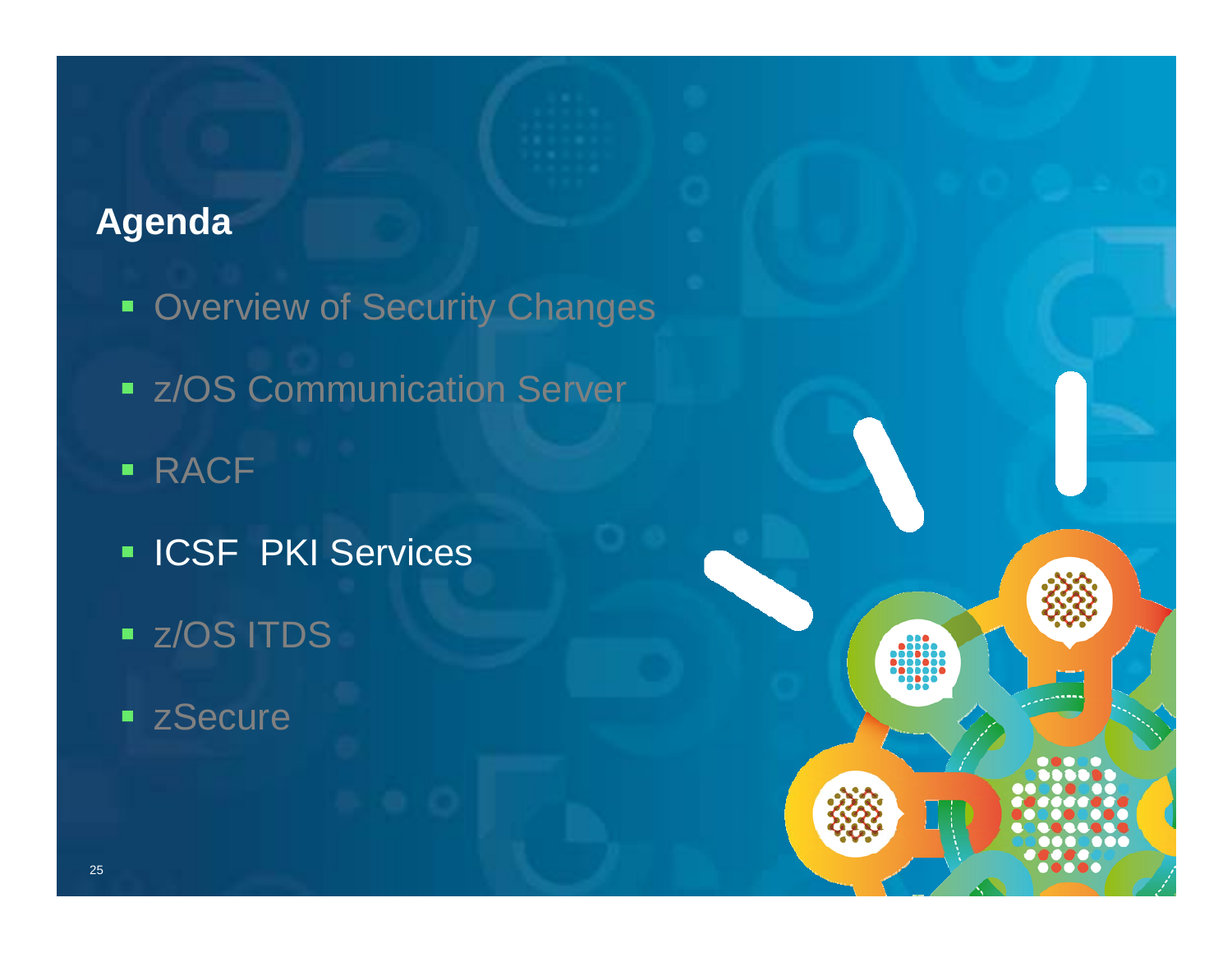



#### **PKI Services: Enterprise PKCS#11 secure key support**

PKI Services can now create secure keys in TKDS during certificate creation and return a PKCS#12 package containing the secure key to the requester.

#### **PKI Services: RFC 5280 and 4523 currency**

Enable PKI Services to optionally create the path length value in the Basic Constraints extension to restrict a CA from signing another subordinate CA. Also, PKI Services provides an option to specify the binary attribute when posting a certificate or CRL to LDAP to suit the need of different types of LDAP servers.

#### **PKI Services: Extended Validation (EV) certificate**

This enhancement supports the RDNs needed for Extended Validation (EV) certificates, from z/OS PKI Services, that requires validation on certificates.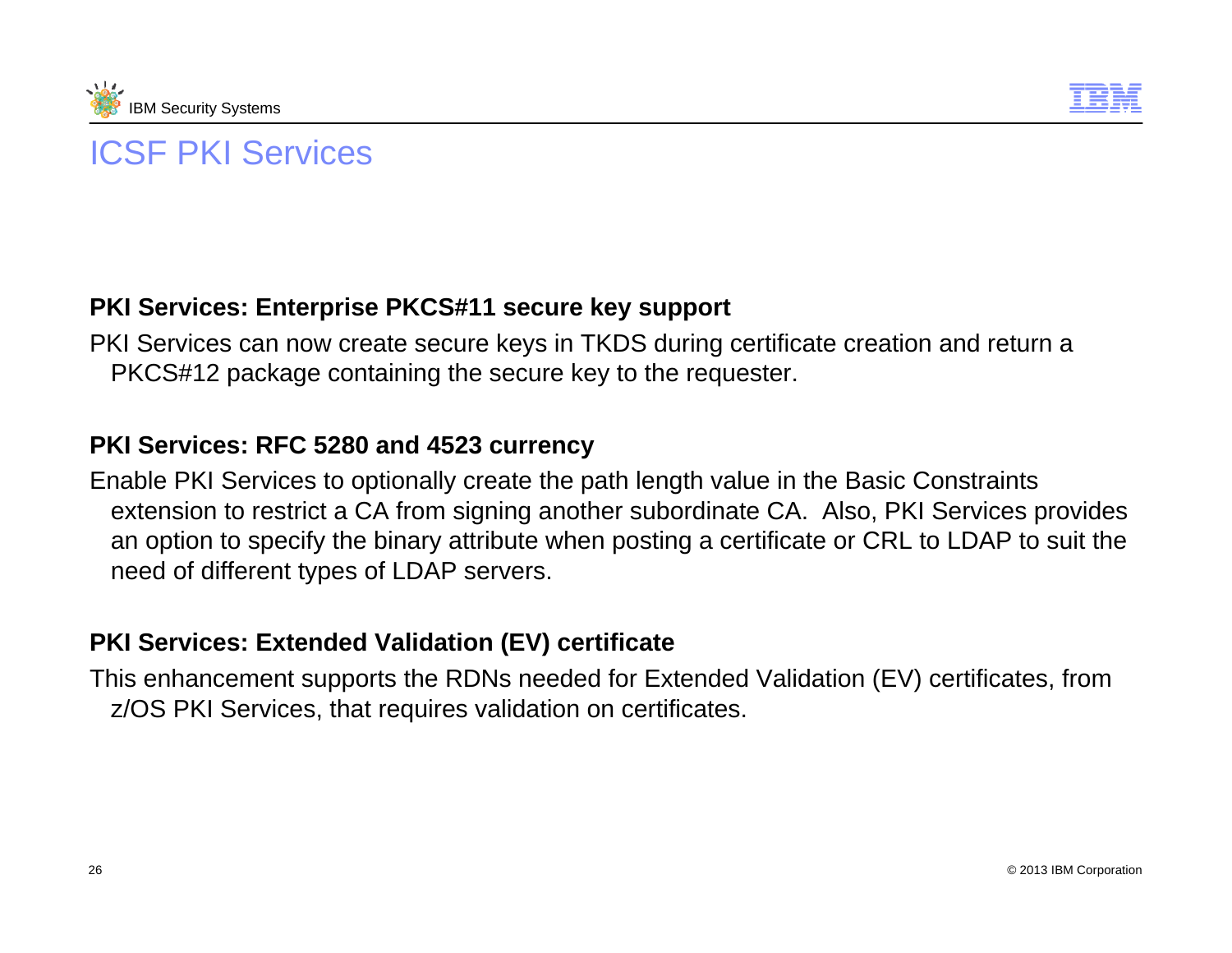



#### **PKI Services: Certificate administration support**

Enable multiple PKI Services administrators granular control to perform different actions on different types of certificates on different domains and provide them the visibility of the signing algorithm when reviewing requests and certificates to ensure compliance with enterprise security policy.

#### **System SSL: Transport Layer Security (TLS) protocol version 1.2**

TLS V1.2 protocol support is provided according to RFC 5246, for establishing secure connections between two communicating partners. TLS V1.2 adds support for exploiters to use higher strength cryptographic ciphers. TLS V1.2 main objectives are to replace the standard SHA-1/MD5 pseudorandom function (PRF) with a cipher-based PRF based on SHA-256, add support for SHA-256 based ciphers and allow client applications to specify what signature/hash values are supported for digital signatures.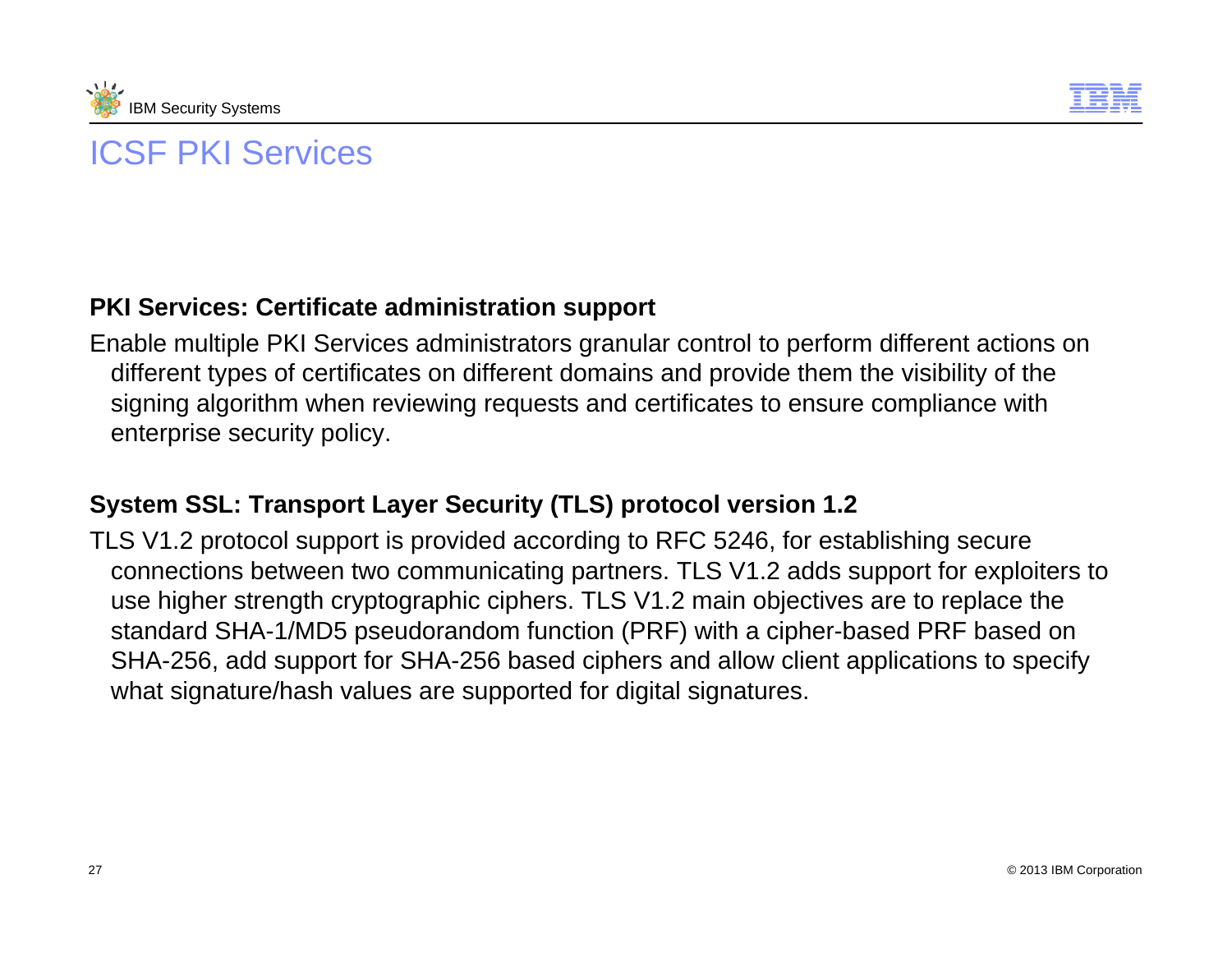



#### **System SSL: Suite B Cryptography**

System SSL is enhanced to provide Suite B Cryptography based on RFC 5430 - Suite B Profile for Transport Layer Security. RFC 5430 defines an implementation of the TLS V1.2 protocol that conforms to the Suite B guidelines. Suite B defines a set of security levels that require the key establishment and authentication algorithms that are used in a TLS session to be based on Elliptic Curve Cryptography (ECC) and the encryption algorithm to be AES based.

The security levels are:

- Е 128-bit security level corresponds to an elliptic curve size of 256 bits and AES-128
- Г 192-bit security level corresponds to an elliptic curve size of 384 bits and AES-256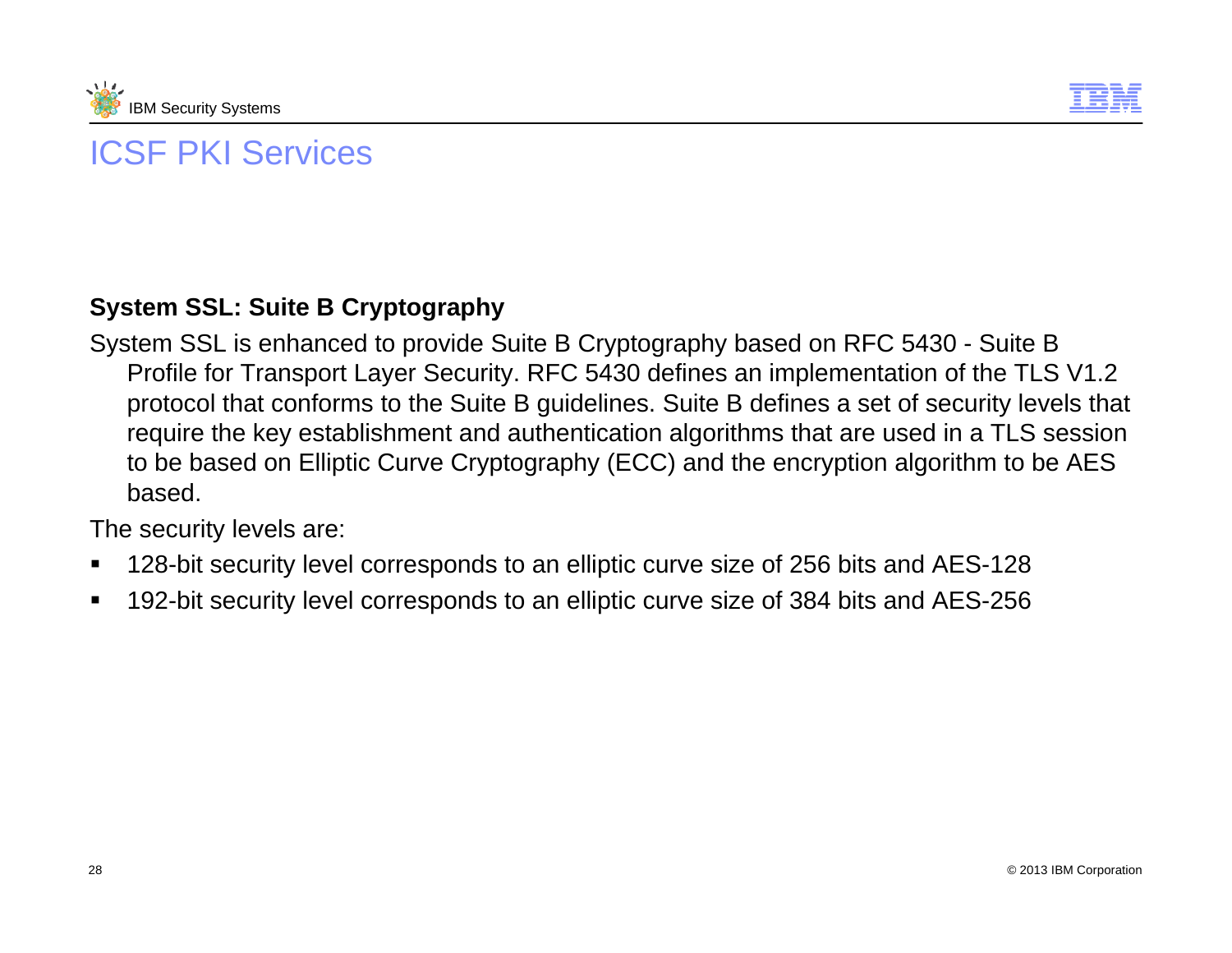



#### **System SSL: Enhanced DSA Support**

System SSL's **gskkyman** certificate utility and Certificate Management (CMS) APIs are being enhanced to support 2048-bit DSA key pairs and DSA digital signatures using SHA-224 and SHA-256.

#### **System SSL: RFC 5280 PKIX certificate and CRL profile currency**

The certificate management API, **gsk\_validate\_certificate\_mode()**, is enhanced to accept a new mode value to indicate RFC 5280. The SSL/TLS APIs for setting and getting environment and session attributes are also enhanced to support a new enumeration value to indicate certificate validation is to be performed according to RFC 5280.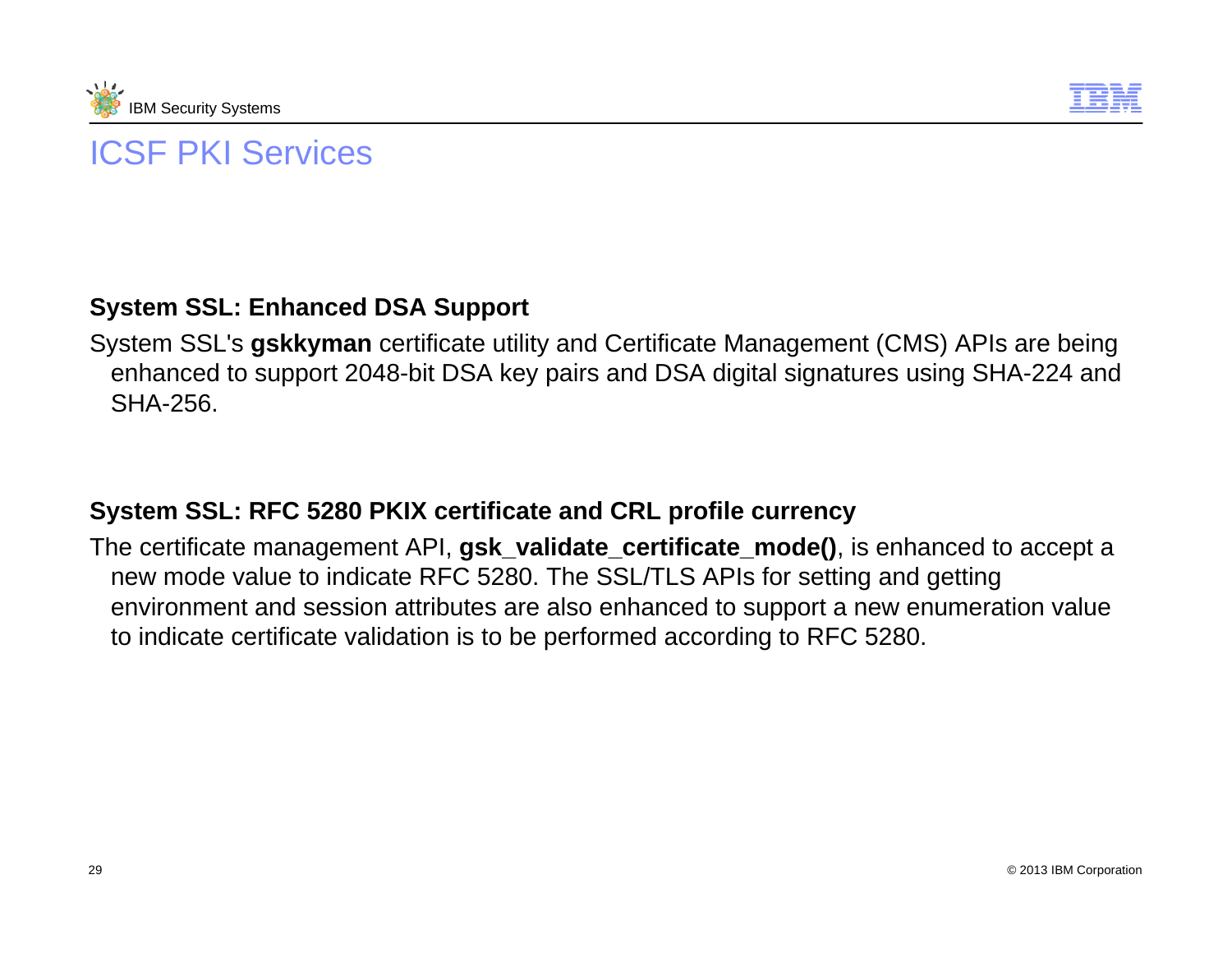



#### **System SSL: SAF key ring validation**

In z/OS V1R13, and earlier releases of System SSL, SAF key ring validation was designed to stop full validation at the first CA trust anchor in the SAF key ring. This support gives the capability to the application to indicate that certificate validation using SAF key rings must be performed up to and including the root CA certificate.

The certificate management API, **gsk\_validate\_certificate\_mode()**, is enhanced to accept a new optional parameter to indicate full validation. The SSL/TLS APIs for setting and getting environment attributes are also enhanced to support a new attribute type (GSK\_CERT\_VALIDATE\_KEYRING\_ROOT) and two new enumeration values (GSK\_CERT\_VALIDATE\_KEYRING\_ROOT\_ON and GSK\_CERT\_VALIDATE\_KEYRING\_ROOT\_OFF) to indicate full or partial validation.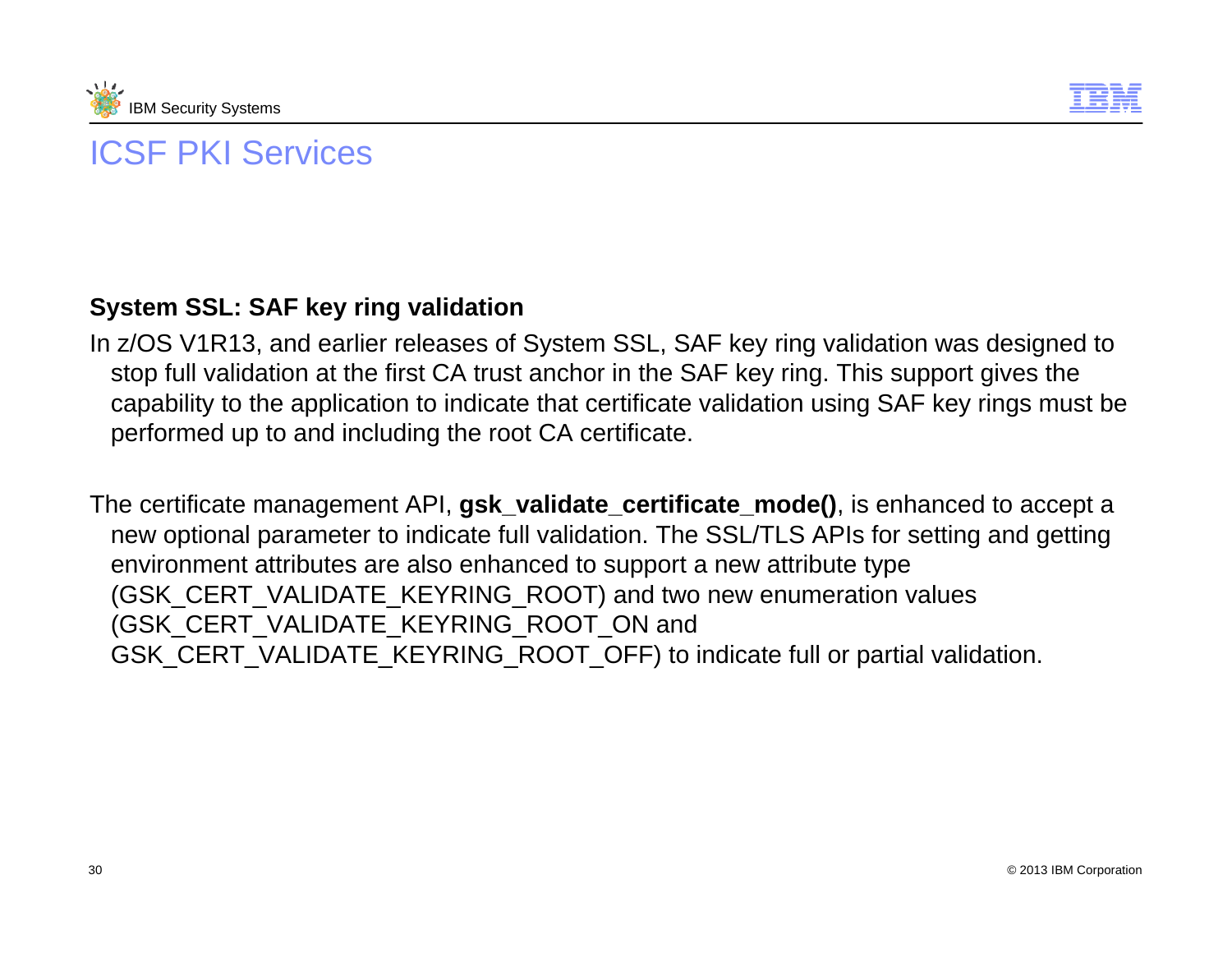



#### **System SSL: Enterprise PKCS#11 hardware security module**

Currently, System SSL supports clear key PKCS #11 token private key objects. With the Crypto Express4S coprocessor configured in Enterprise PKCS #11 mode, support is available for secure PKCS #11 keys. System SSL's PKCS #11 token support is enhanced for secure private keys. This support allows System SSL to use the secure PKCS #11 token private keys in SSL/TLS secure connections that include the Certificate Management APIs (CMS) API interfaces that use private keys.

#### **System SSL: gskkyman certificate creation menus refined**

System SSL's **gskkyman** certificate creation menus are refined to step the user of **gskkyman** through different selection menus to define the characteristics of the certificate or certificate request. Depending on what is being created, these characteristics can include certificate authority or user/server certificate, key type, key size, and digital signature algorithm.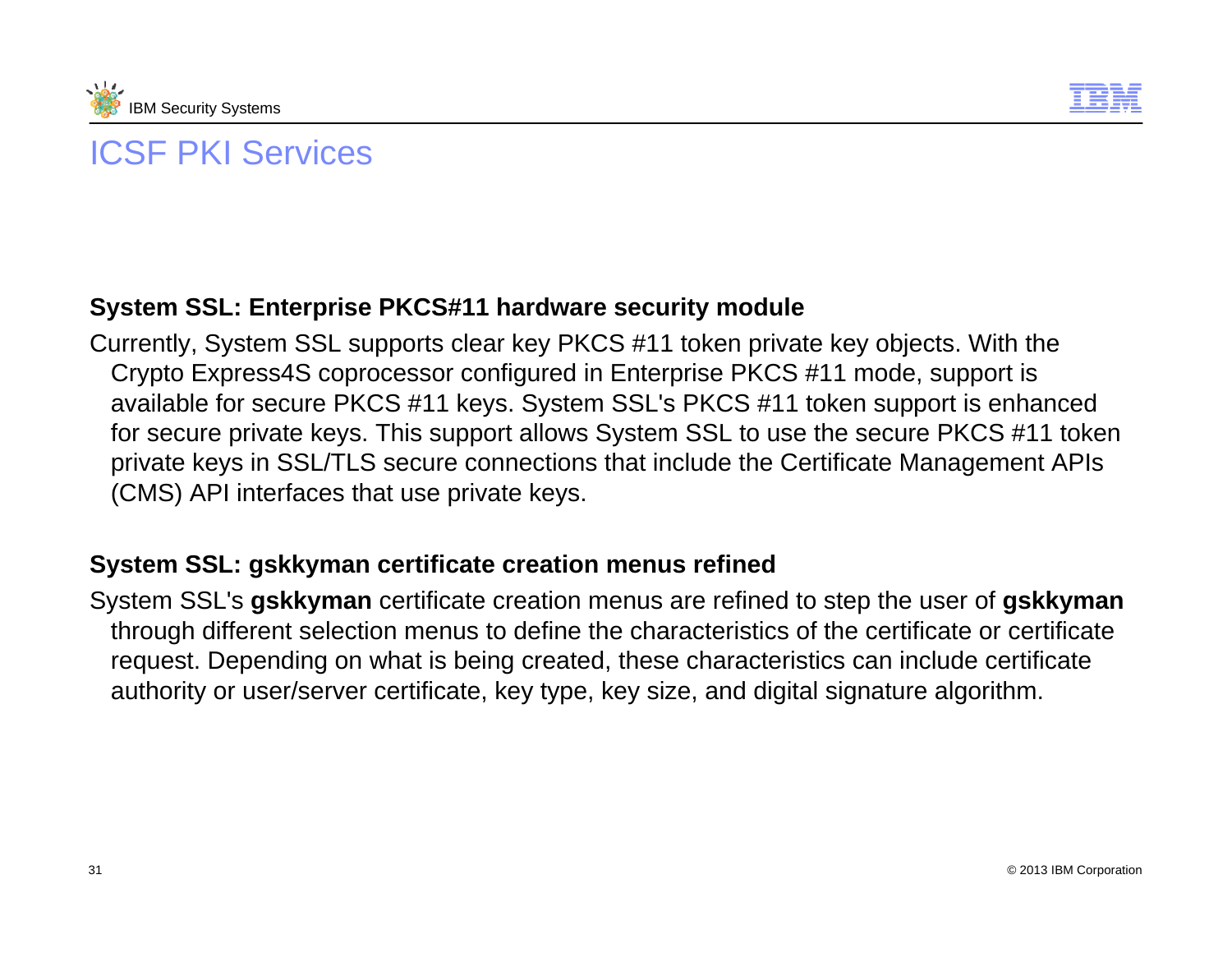



#### **Reference information:**

- *z/OS Cryptographic Services PKI Services Guide and Reference*
- *z/OS Security Server RACF Callable Services*
- *z/OS Security Server RACF Command Language Reference*
- *z/OS Security Server RACF Macros and Interfaces*
- *z/OS Security Server RACF Security Administrator's Guide*
- *z/OS Security Server RACF Data Areas*
- *z/OS Security Server RACF Messages and Codes*
- *z/OS Security Server RACF Security Administrator's Guide*
- *z/OS Security Server RACF System Programmer's Guide*
- *z/OS Security Server RACROUTE Macro Reference*
- *z/OS Cryptographic Services System SSL Programming*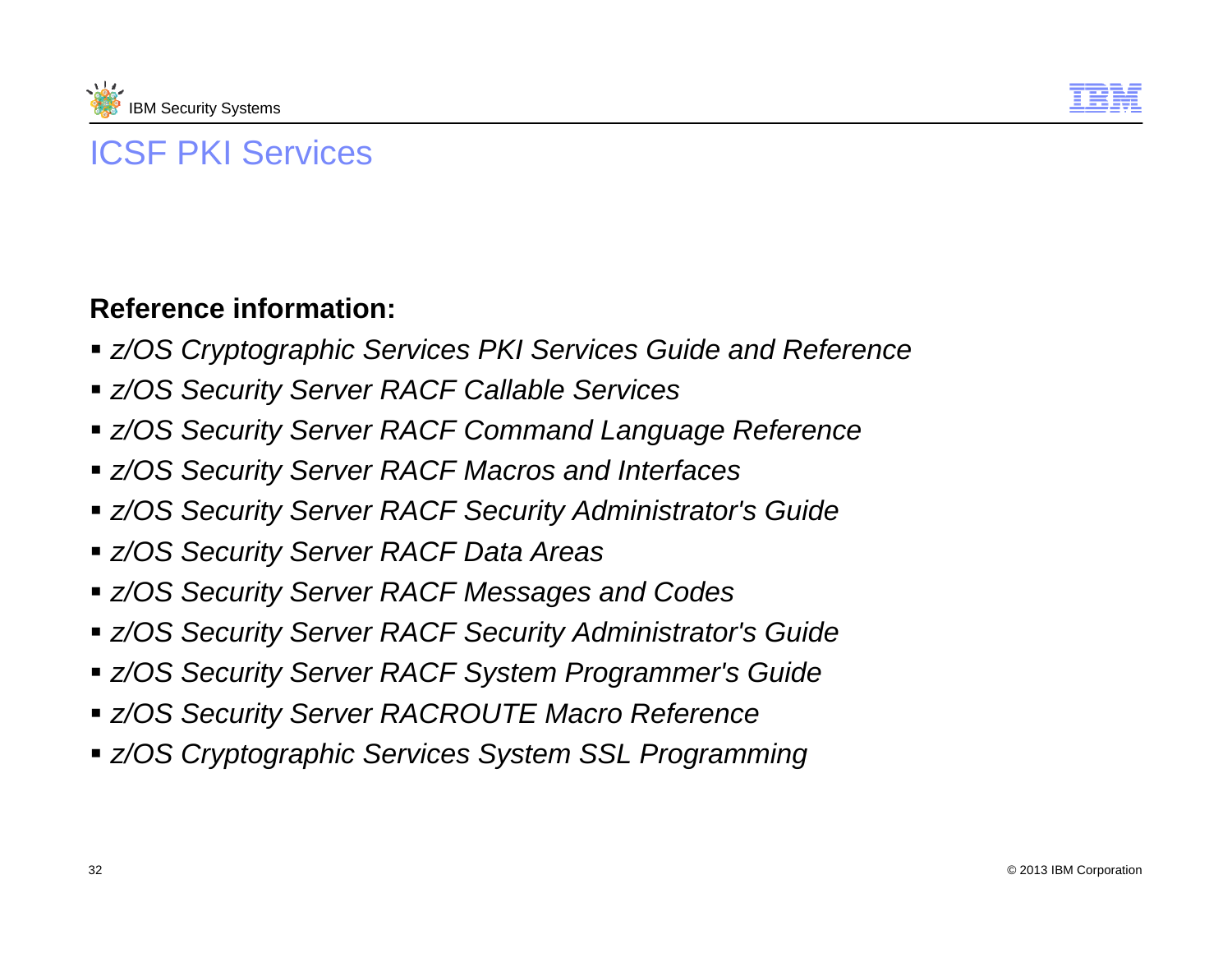## **Agenda**

- **Overview of Security Changes**
- **EXACTE COMMUNICATION Server**

© 2013 IBM Corporation

- RACF
- **ICSF PKI Services**
- z/OS ITDS
- **Execure**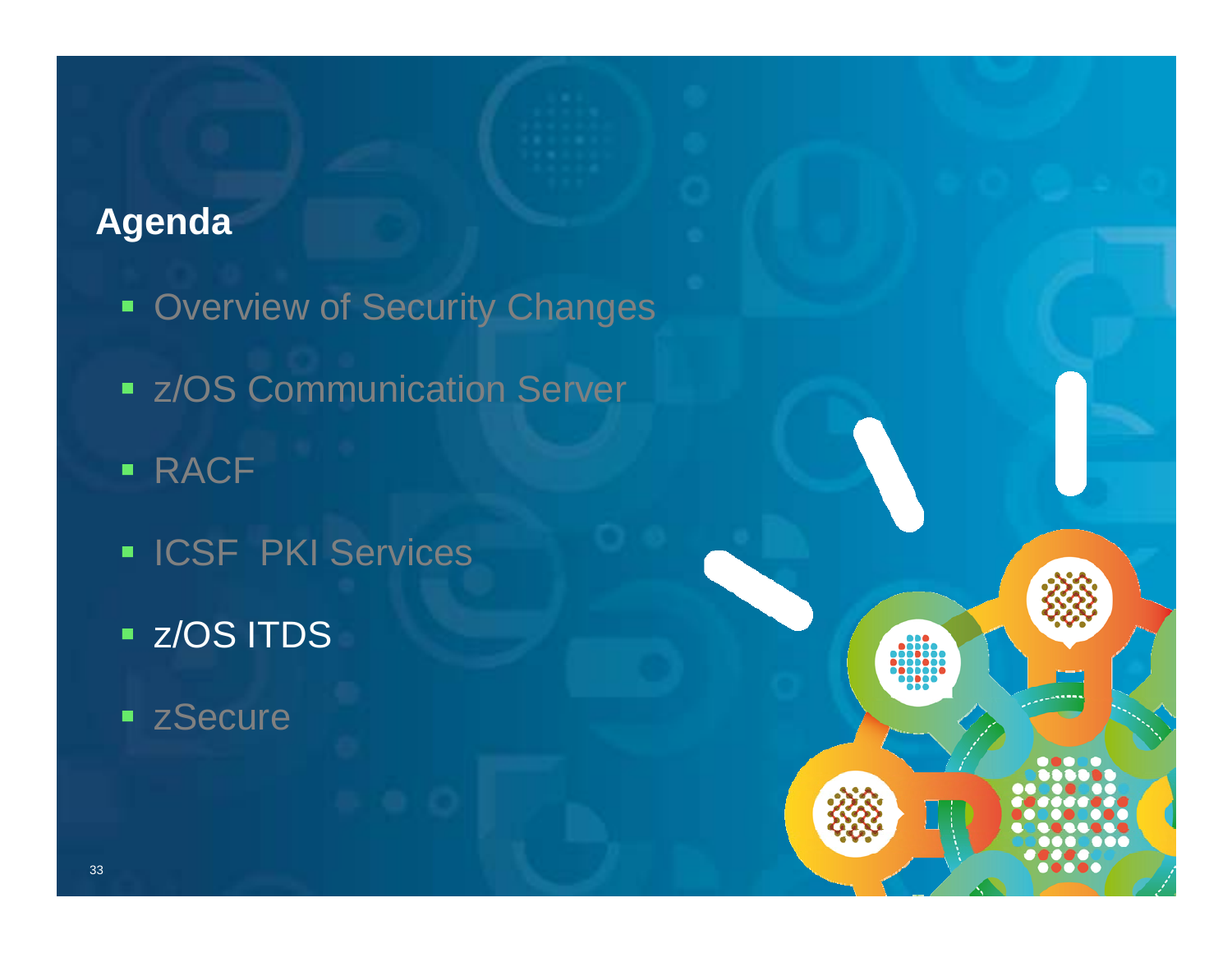



■ In z/OS V2.1, IBM Tivoli Directory Server ( IBM TDS, LDAP) is designed to allow applications, such as those running on Linux clients, to send data to z/OS to be processed by ICSF, leveraging the CryptoExpress4S cards available on zEnterprise servers. This support is designed to allow applications to request secure key cryptographic services from z/OS without exposing the keys in memory. Exploitation of these services is planned to be made available for Linux clients.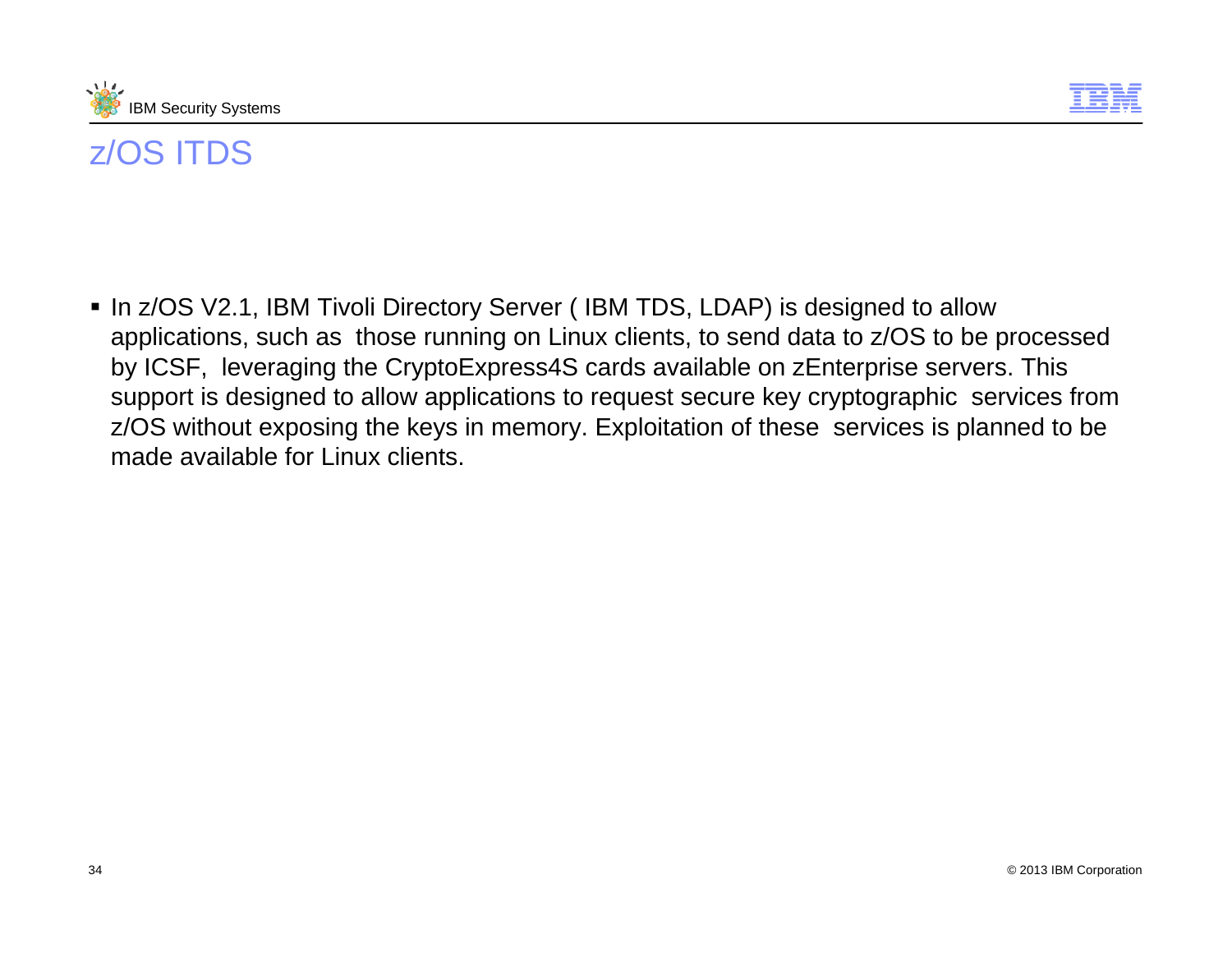



- In z/OS V2.1, IBM TDS (TDS, LDAP) is designed to support new LDAP extended operations intended to form a foundation, enabling applications running on other systems to encrypt data transmitted over the network, and to store and use objects in ICSF.
- This new "crypto-as-a-service" capability is intended to enable applications to use the secure key storage capabilities of ICSF to provide centralized encryption services, including secure key encryption services while avoiding the need to expose sensitive keys in memory on either z/OS or sending systems.
- This new function supports a subset of common cryptographic architecture (CCA) and Enterprise PKCS#11 services, and supports CryptoExpress4S coprocessors when they are configured in Enterprise PKCS#11 mode. This is intended to help centralize key material on z/OS in a way that persists across virtual machine instances to support both active and inactive guests.
- The Advanced Crypto Service Provider (ACSP) of the IBM Enterprise Key Management Foundation (EKMF) provides a client programming environment for multiple platforms. It supports both the IBM TDS crypto-as-a-service capabilities, and provides an ACSP Server that can be deployed on z/OS V2.1, z/OS V1.13, and z/OS V1.12 as well as other platforms, and makes financial industry services, and a subset of PKCS#11 programming services, available in an easy-to-consume package.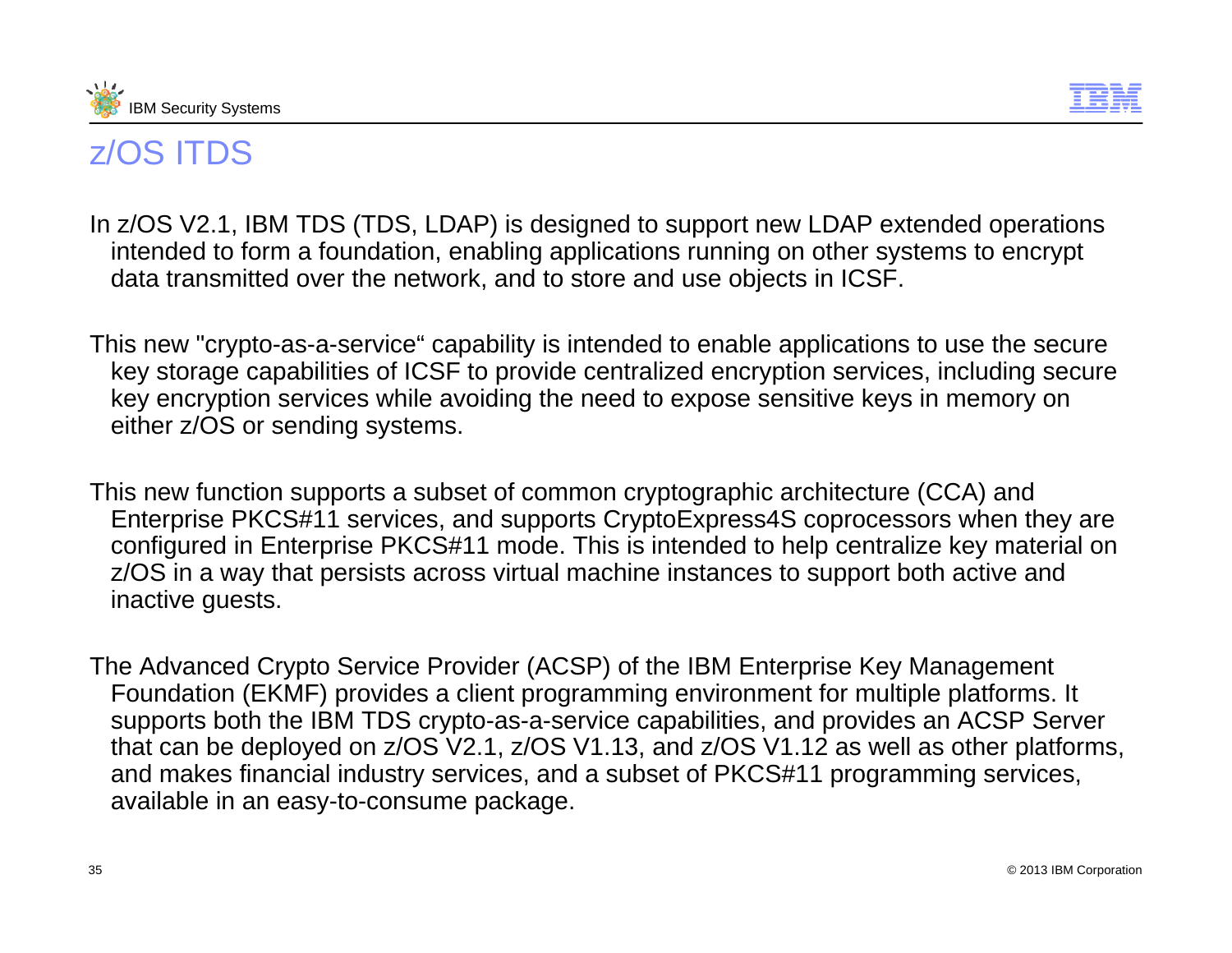



z/OS V2.1 IBM TDS (LDAP) is designed to comply with NIST SP 800-131A and NSA Suite B by supporting the TLS 1.2 protocol; additionally, support has been added for the TLS 1.1 protocol. IBM TDS and TLS 1.2 provide support for the SHA-256 and SHA-384 algorithms for SSL handshakes, and for AES-GCM ciphers. This is intended to provide better security for LDAP, particularly when used as a user registry, and to help you meet industry standards for security protocols.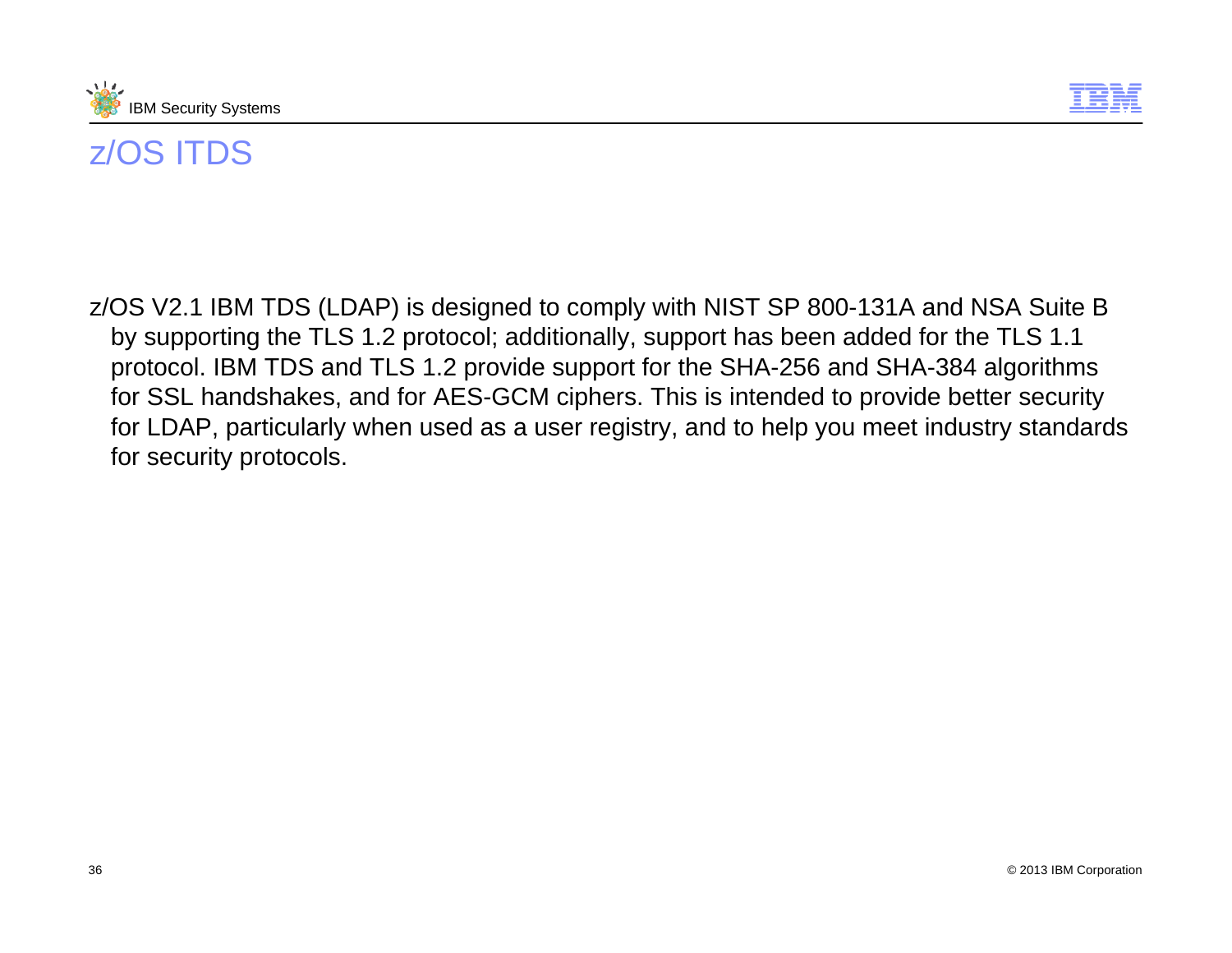



#### **Transport Layer Security (TLS) protocol version 1.2**

In z/OS V2R1, IBM TDS (TDS, LDAP) introduces support for TLS V1.2 protocol. The TLS V1.2 protocol includes a number of updates to previous versions of the Transport Layer Security (TLS) protocol. This support improves security with secure socket layer communications between IBM Tivoli Directory Server for z/OS client and server. It also includes more cipher suites, and Suite B enablement as provided by z/OS System SSL.

#### **Remote Cryptographic services**

By using an LDAP extended operation protocol, distributed applications can now store keys in the persistent key data sets on the host that enables a centralized key management scheme. The remote crypto plug-in extension can be configured to perform PKCS #11 or CCA services functions with ICSF.

#### **ICTX Plug-in**

An enhanced ICTX plug-in, which is based on the prior EIM implementation, is now provided with z/OS IBM TDS to perform remote auditing and authorization checking. This enhanced implementation supports 64-bit addressing mode and more bind mechanisms.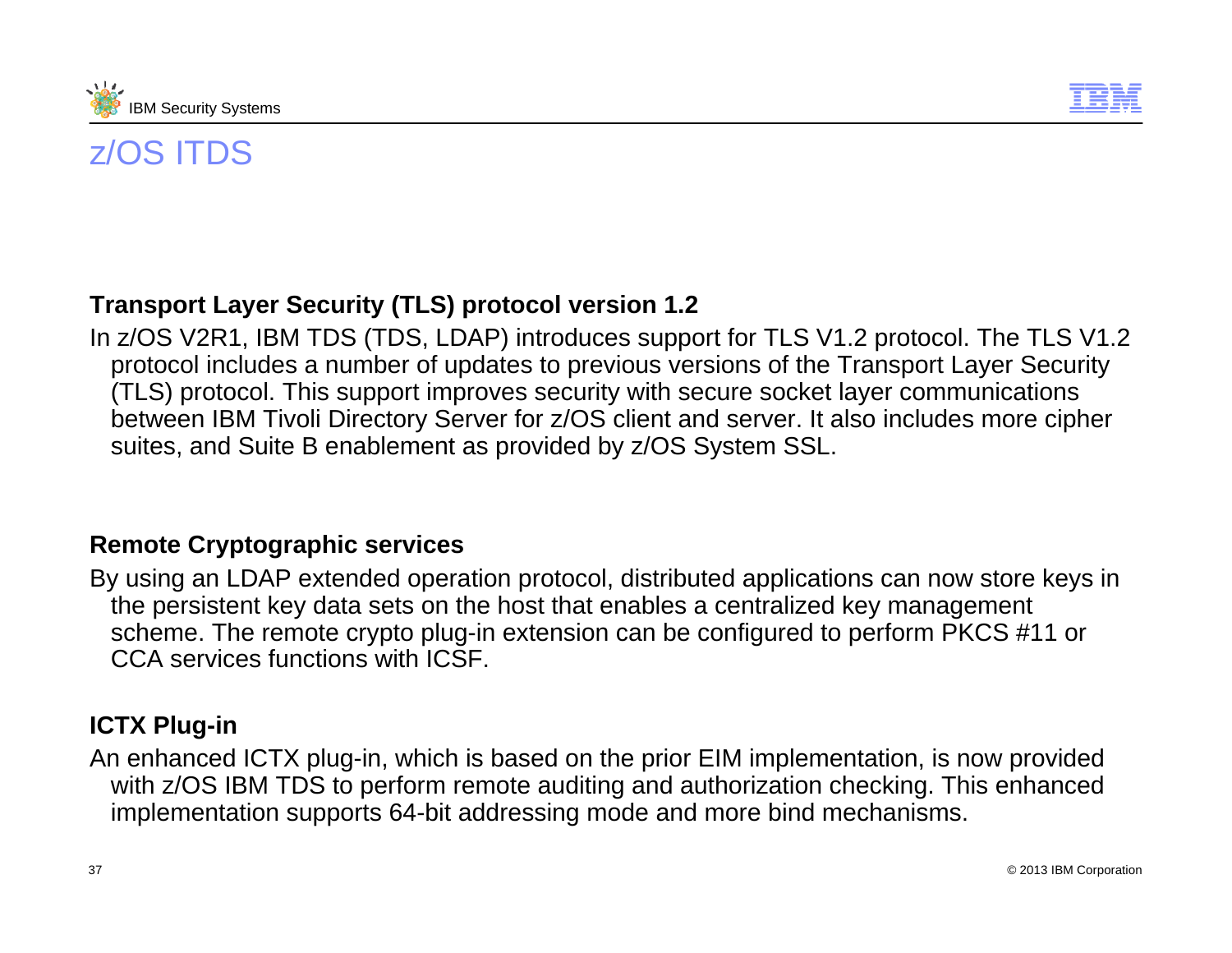



### **Reference information:**

- *z/OS IBM Tivoli Directory Server Administration and Use for z/OS*
- *z/OS IBM Tivoli Directory Server Messages and Codes for z/OS*
- *z/OS IBM Tivoli Directory Server Plug-in Reference for z/OS*
- *z/OS Cryptographic Services ICSF Application Programmer's Guide*
- *z/OS Cryptographic Services ICSF Writing PKCS #11 Applications*
- *z/OS Cryptographic Services System SSL Programming*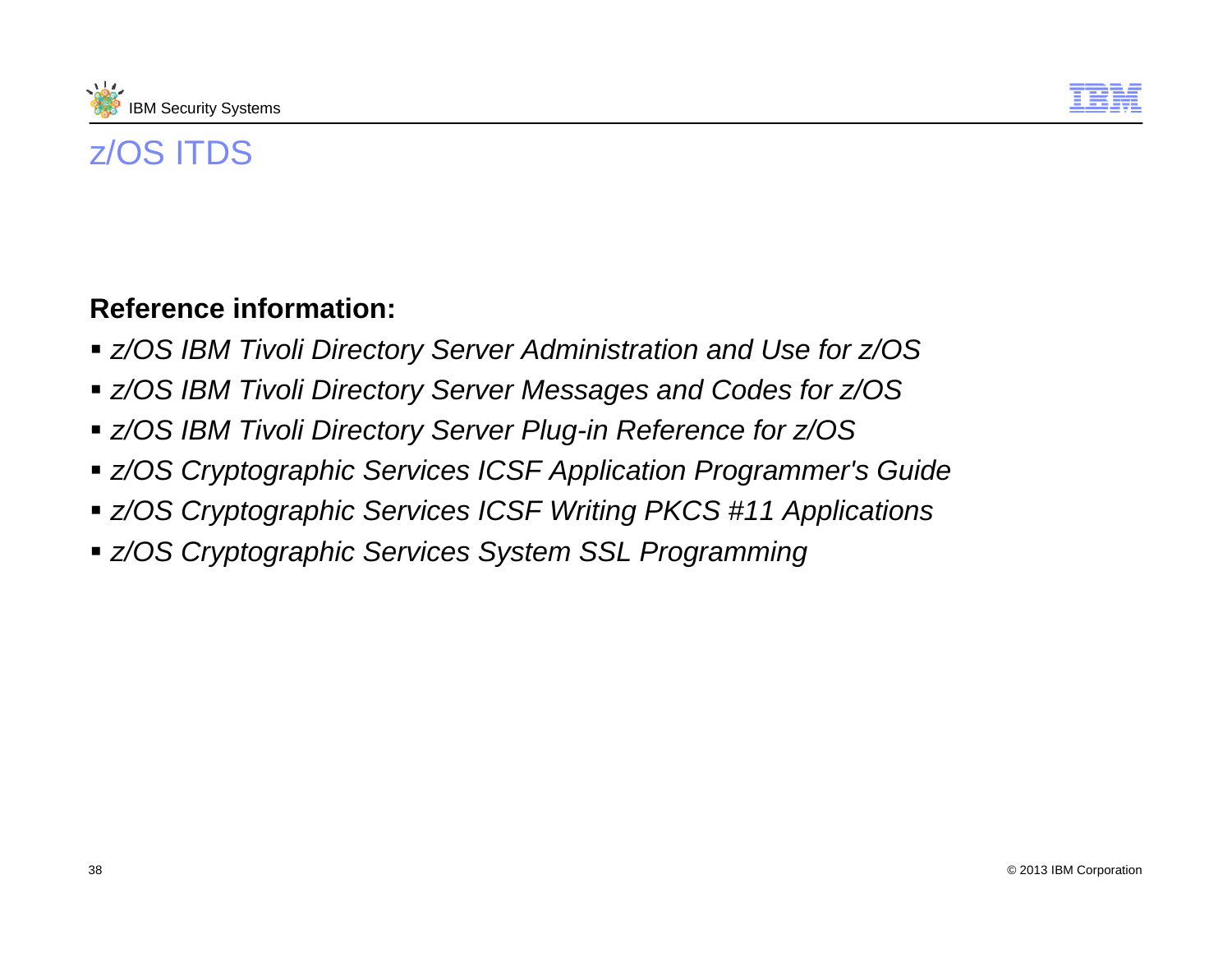## **Agenda**

- **Overview of Security Changes**
- **EXACTE COMMUNICATION Server**

© 2013 IBM Corporation

- RACF
- **ICSF PKI Services**
- z/OS ITDS
- **Example 2 Secure**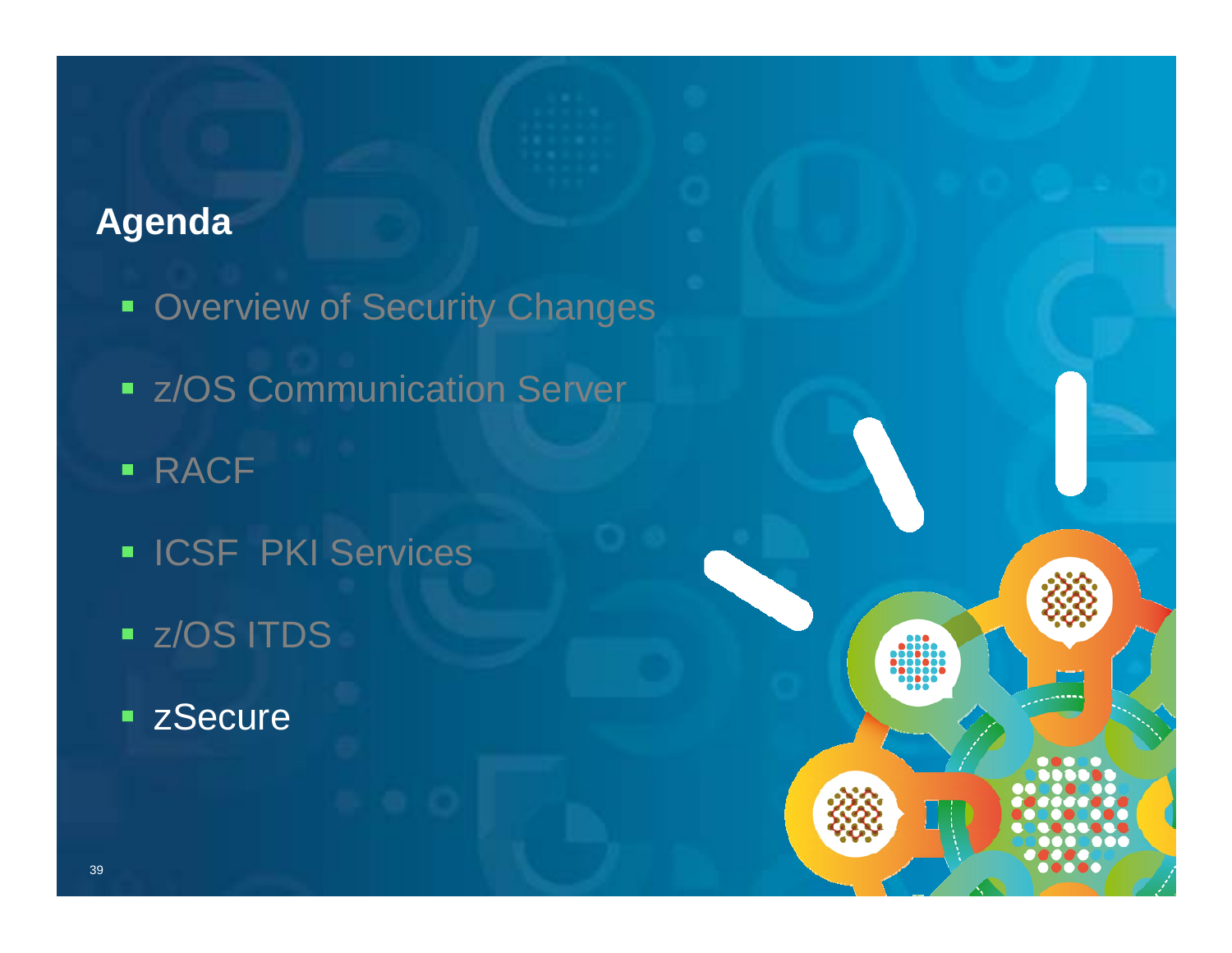



- **Enhanced automated auditing & monitoring support for regulatory compliance**
	- provide the capability to improve results through a comprehensive, automated audit referencing a built-in knowledge base
	- reduce the manual processes for gathering data to support activities for compliance
- **New Digital Certificates management for improved security and reduced complexity**
	- ease of creating, administering, customizing and auditing digital certificates
	- enable user ID tracking in Access Monitor for improved visibility and certificate usage
- **Integrated mainframe security intelligence with QRadar SIEM** 
	- enrich real-time collection, normalization & analysis of RACF events to reduce manual security operations
- **Ease of multiple RACF system security administration**
- **z/OS V2R1 currency**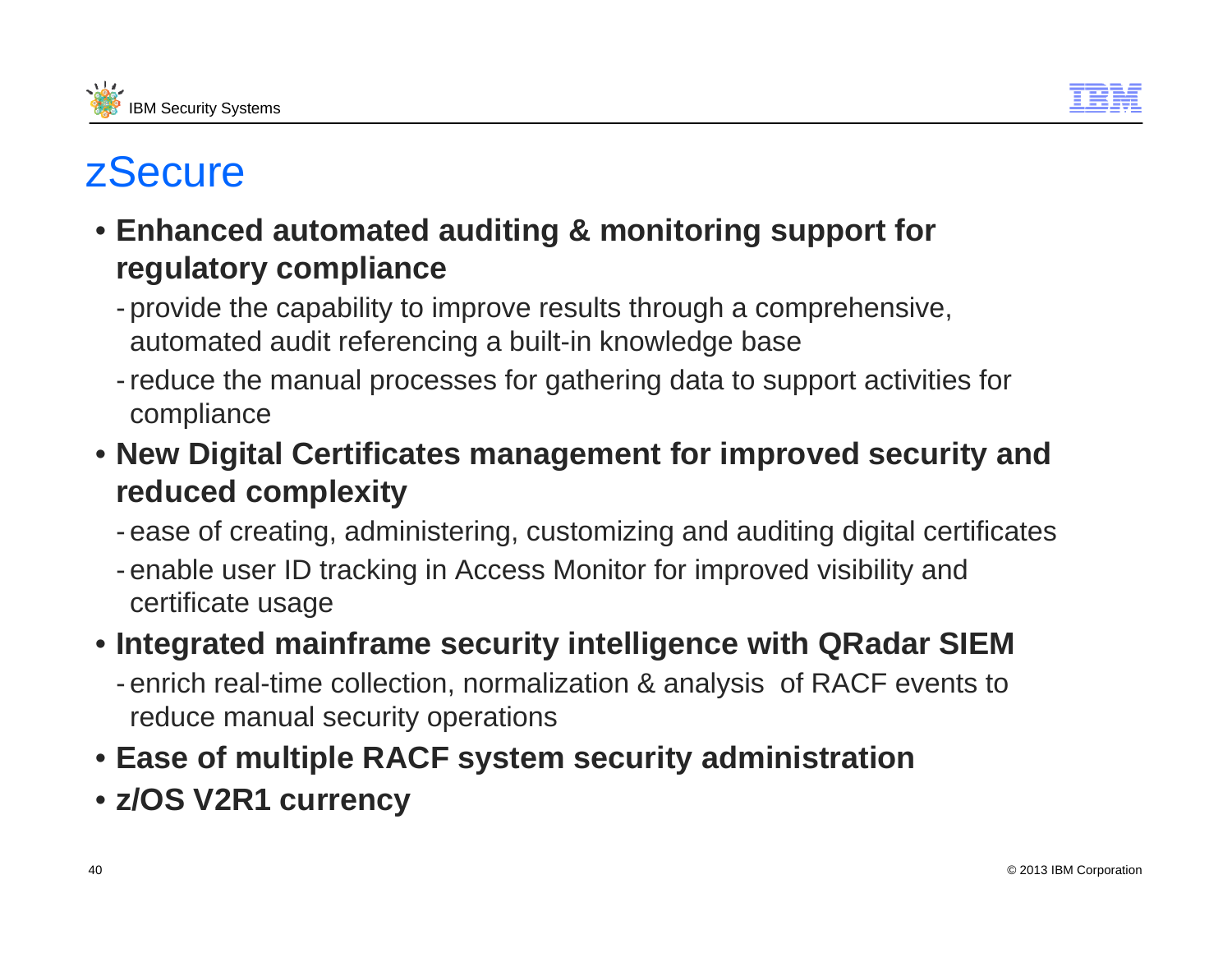



## zSecure – DB2

- $\bullet$  Collect more resource data from DB2 catalog
	- Databases, Table spaces, Storage groups, Stored procedures, JARs, Sequences
- Show authorized DB2 authids and RACF ids
- $\bullet$ Internal DB2 privileges
- •Access through DB2 RACF interface
- $\bullet$ Analyze / annotate Access Control Matrix
- $\bullet$ Many ACL display modes
- Simulate DB2 RACF interface
- $\bullet$ Determine which SAF classes are used

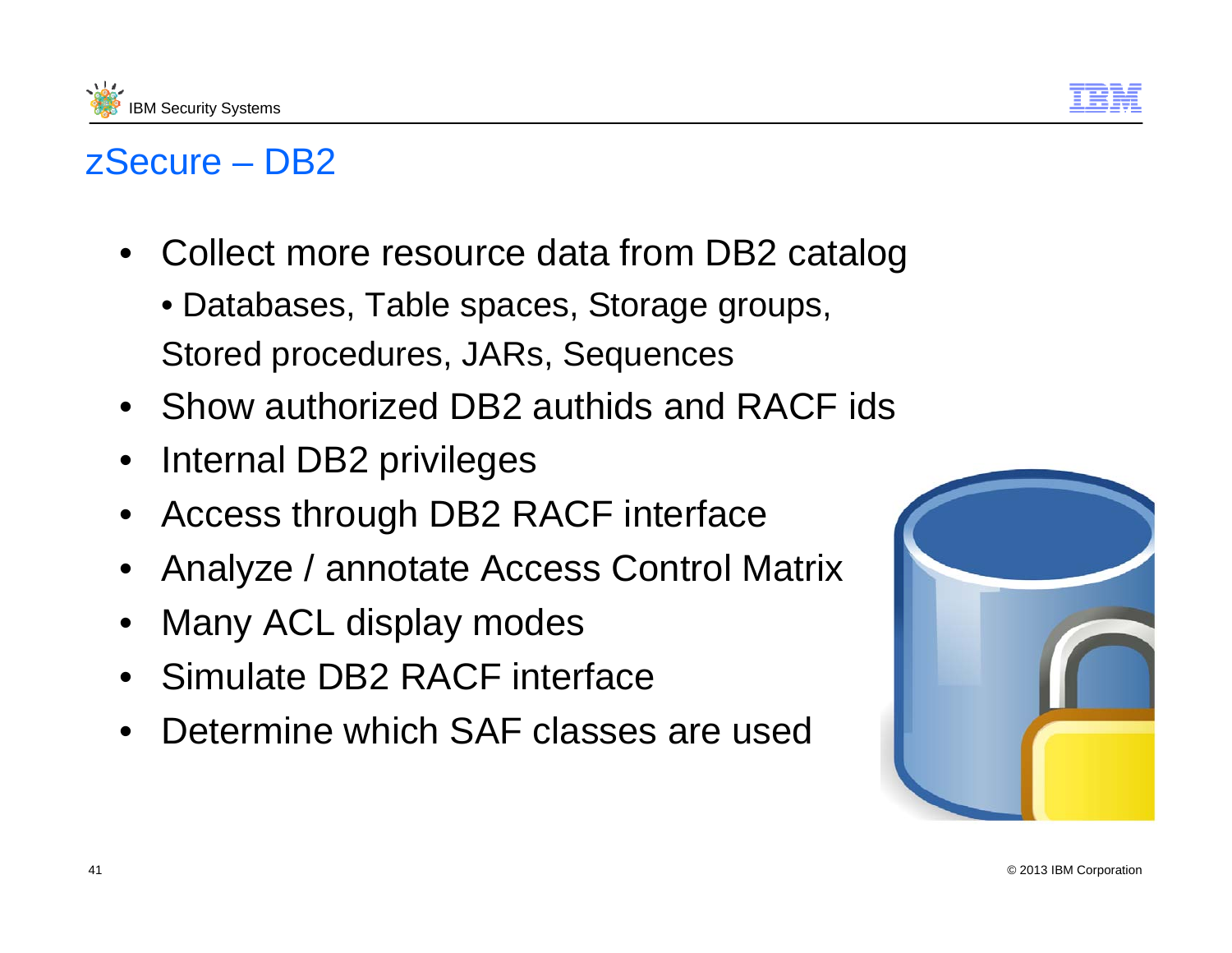



- ¾RACDCERT command is not simple:
	- It has 25 primary options
	- For some functions, multiple commands are required
	- For example, to generate a new private key for an existing certificate requires usually 4 steps
- **Reporting about digital certificates is tedious (no search)**
- **RACF ISPF user interface is single command oriented and uses** command output capturing to allow up/down scrolling
- **RACDCERT command cannot be routed using RRSF**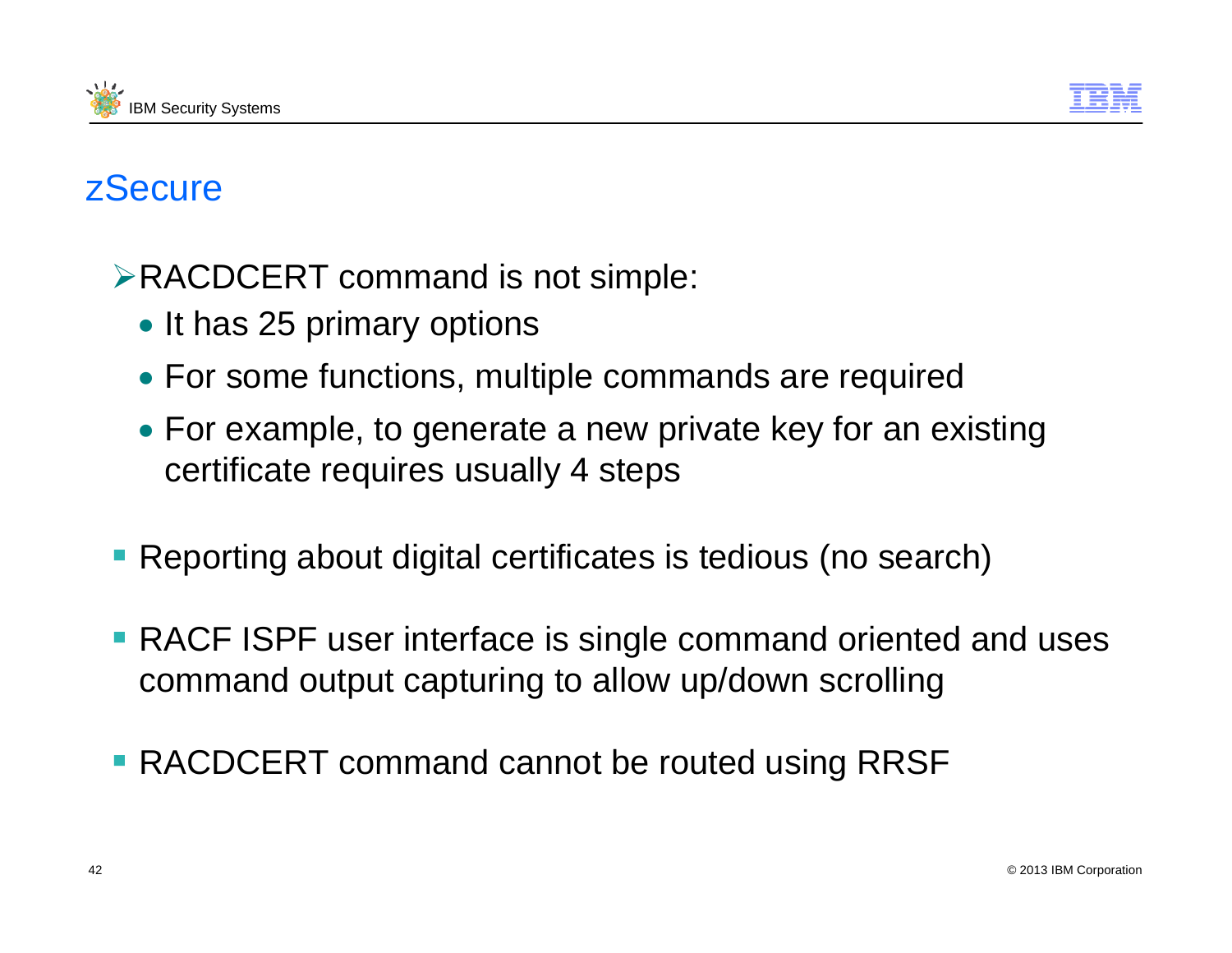



Built-in standards (C1 / C2 / B1) are considered to be inflexible

- $\bullet$ Need to adapt more quickly to external standard updates
- •Audit concern principle misses the positive confirmation that it is OK
- •Audit concerns not customizable (exceptions / mitigating controls)

Customers create ad-hoc reporting, partly 2-pass queries

- •Need something less ad-hoc and easier to customize
- •Need something that works almost out of the box
- •• Need to combine information from many report types
- •Need to customize / define who is considered authorized

Scope of external standards is increasing

•Need to collect more settings from more subsystems.

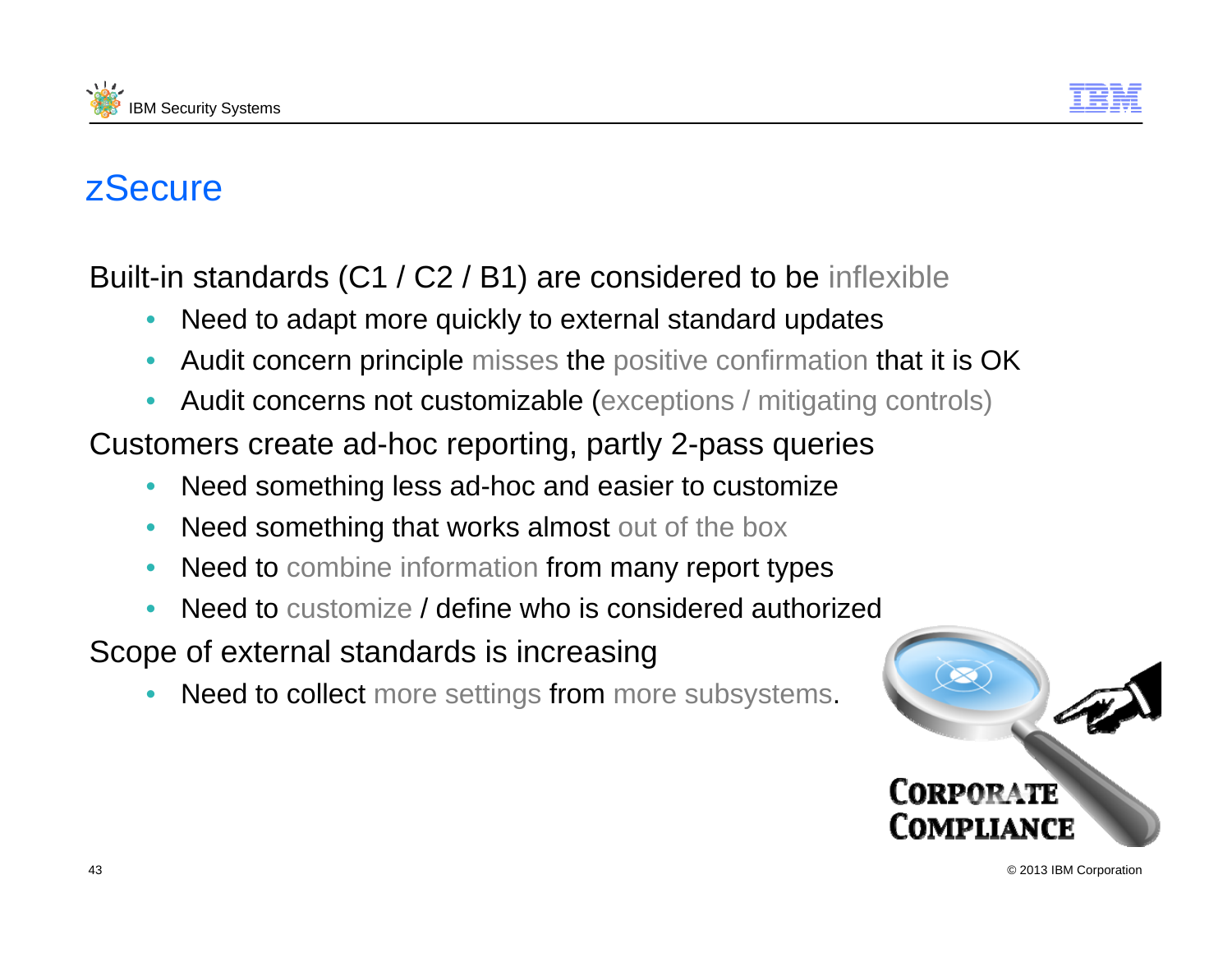



- • Support newer external standards
	- DISA STIG for z/OS RACF
	- DISA STIG for z/OS ACF2
	- IBM outsourcing GSD331/iSec
- $\bullet$ Eliminate need for 2-pass queries
- •Show positive compliance, not just non-compliance
- •Allow showing progress in compliance efforts
- • Support in-standard customization
	- Members with authorized IDs (using STIG naming)
	- Allow rule override (suppression) with reason visible in reporting
	- Allow creation and seamless integration of site standards

\* STIG: Security Technical Implementation Guide; Guidelines from US Defense Information Systems Agency (DISA)

\*\* GSD331: IBM's primary information security controls documentation for Strategic Outsourcing customers

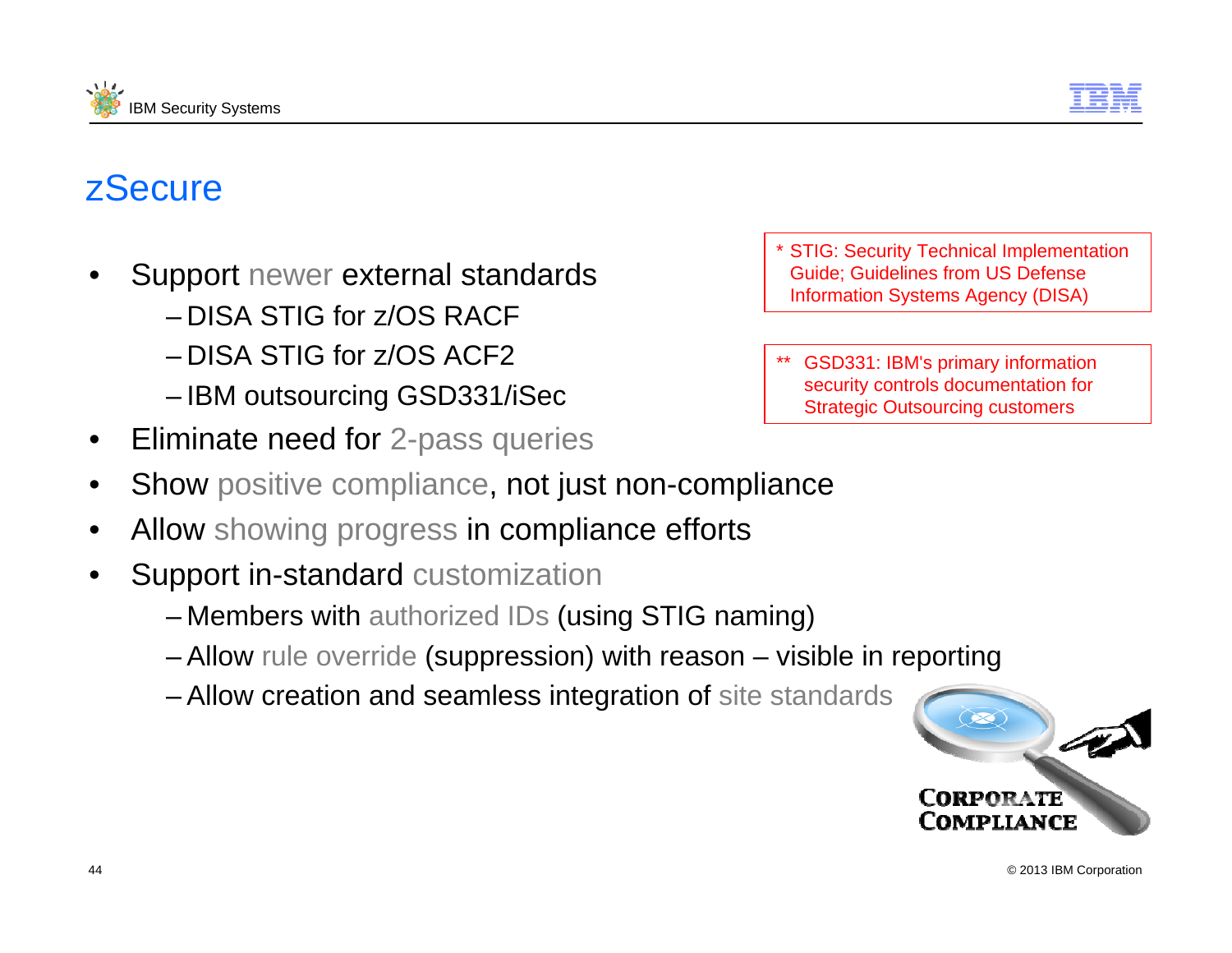



# zSecure z/OS V2R1 currency

- ◆ New Network Management Interface in Communications Server exploited
- $\checkmark$  New SMF records for Communications Server supported
- $\checkmark$  Support reporting about
	- $\sqrt{R}$ RRSF use of IPV6
	- $\checkmark$  Flash Memory Paging
- Knowledge base updated for
	- $\checkmark$  SVCs, Program Calls and PPT entries
	- $\sqrt{ }$  Resources in the CRYPTOZ resource class
- $\sqrt{R}$ RACF profile change notification to DB2 suppressed if changes are in RACF-Offline database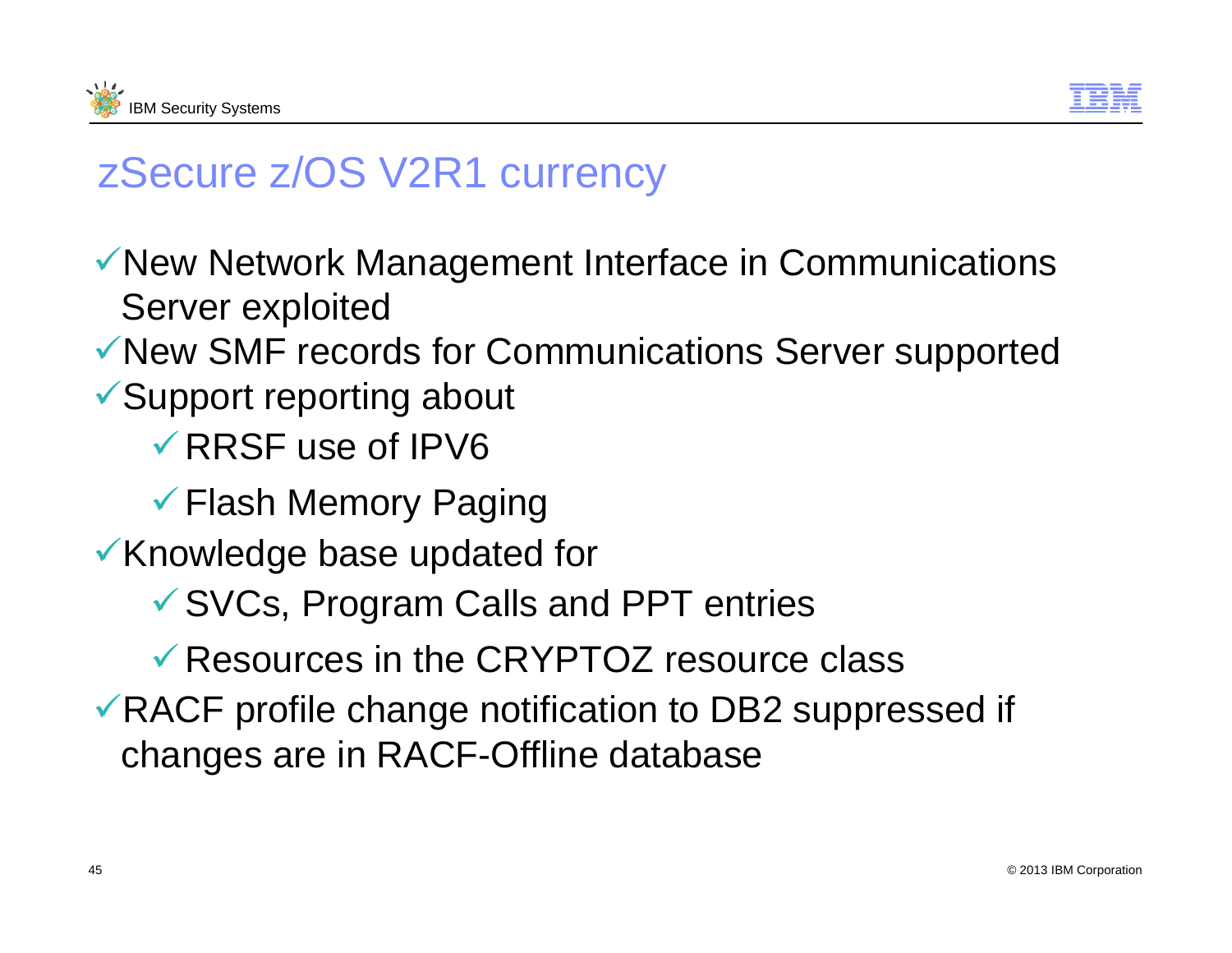



## zSecure z/OS V2R1 currency

 $\sqrt{\ }$ New resource classes:

▼ DB2 Global Variables: M/GDSNGV

√z/OS PKISERV

<sup>9</sup>System Automation: SYSAUTO

9New RACF field:

CERTGREQ: Gencert was issued for DIGTCERT

 $\checkmark$ SMF changes:

 $\checkmark$  SMF 92 subtype 11  $\to$  SMF 92 subtype 16/17

✔ Supported in UI, and SMF 92(16) sent to QRadar

 $\checkmark$  Added SMF 104 (RMF distributed platform)

 $\checkmark$  Added SMF 90(36) (SET CON)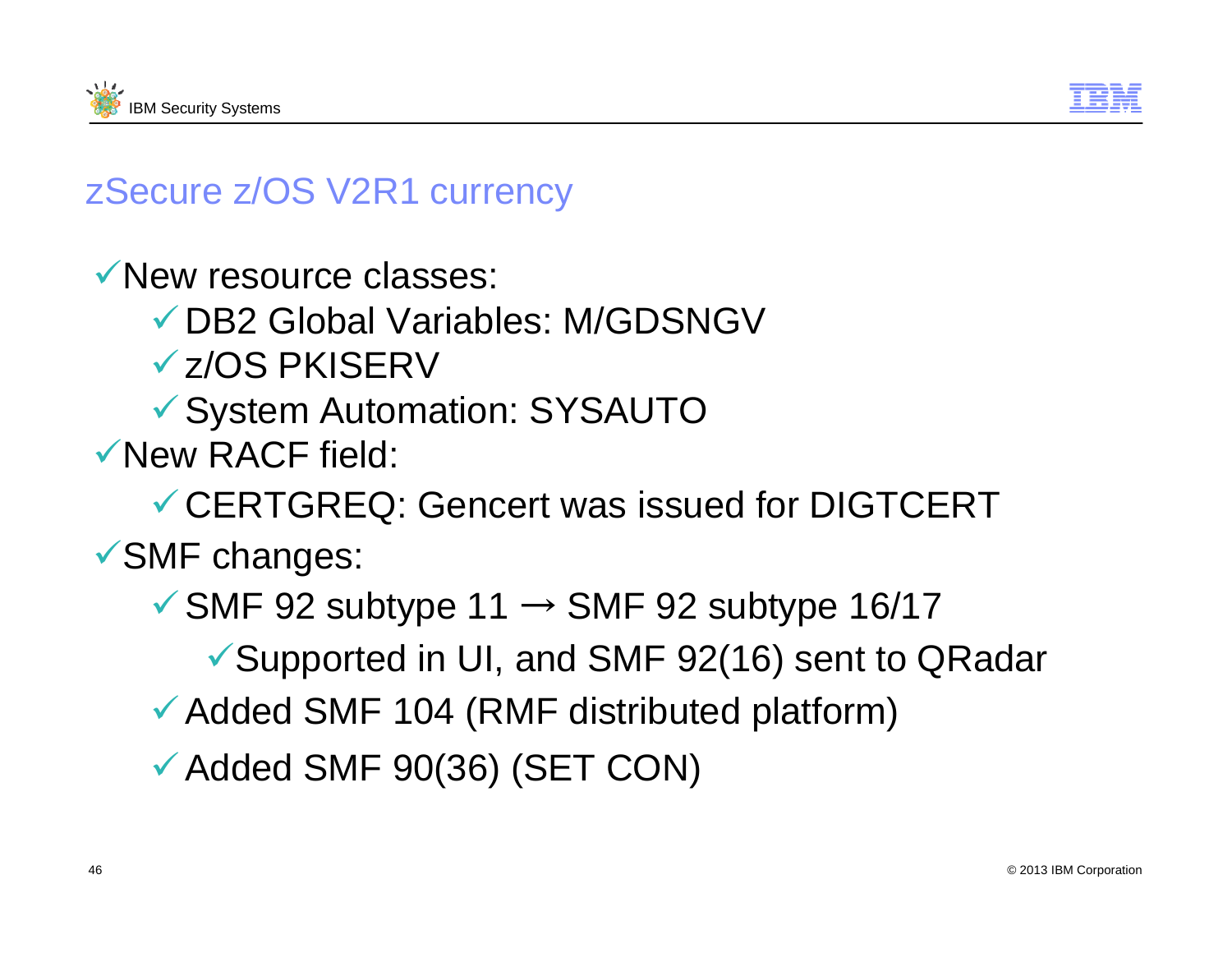



## zSecure z/OS V2R1 currency

- √JES changes:
	- $\sqrt{8}$ -char jobclasses
	- $\checkmark$  Jobclass checking
		- $\checkmark$  New fields in SYSTEM newlist
	- $\checkmark$  New exits (59/60)
- ◆ System Parameters:
	- **√IPLPARM** 
		- $\checkmark$  5 new fields IPLPARM\_\* in system newlist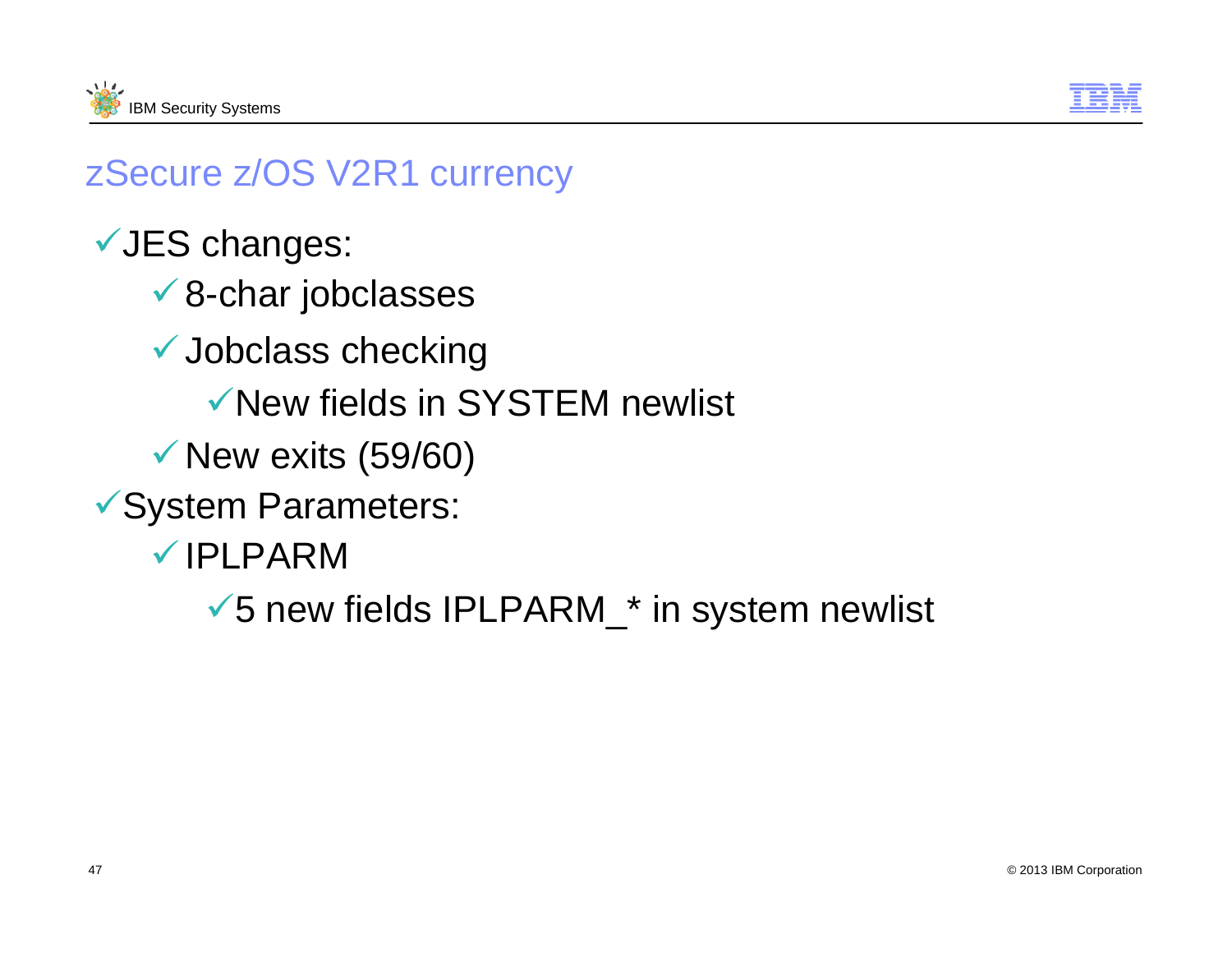



### **Reference information:**

- *IBM Security zSecure Release information*
- **IBM Security zSecure CARLa-Driven Components Installation and Deployment** *Guide*
- *IBM Security zSecure Admin and Audit for RACF Getting Started*
- *IBM Security zSecure Admin and Audit for RACF User Reference Manual*
- *IBM Security zSecure Audit for ACF2 Getting Started*
- *IBM Security zSecure Audit for ACF2 User Reference Manual*
- *IBM Security zSecure Alert User Reference Manual*
- *BM Security zSecure Command Verifier User Guide*
- *IBM Security zSecure CICS Toolkit User Guide*
- *IBM Security zSecure Messages Guide*
- *IBM Security zSecure Quick Reference*
- *IBM Security zSecure Visual Client Manual*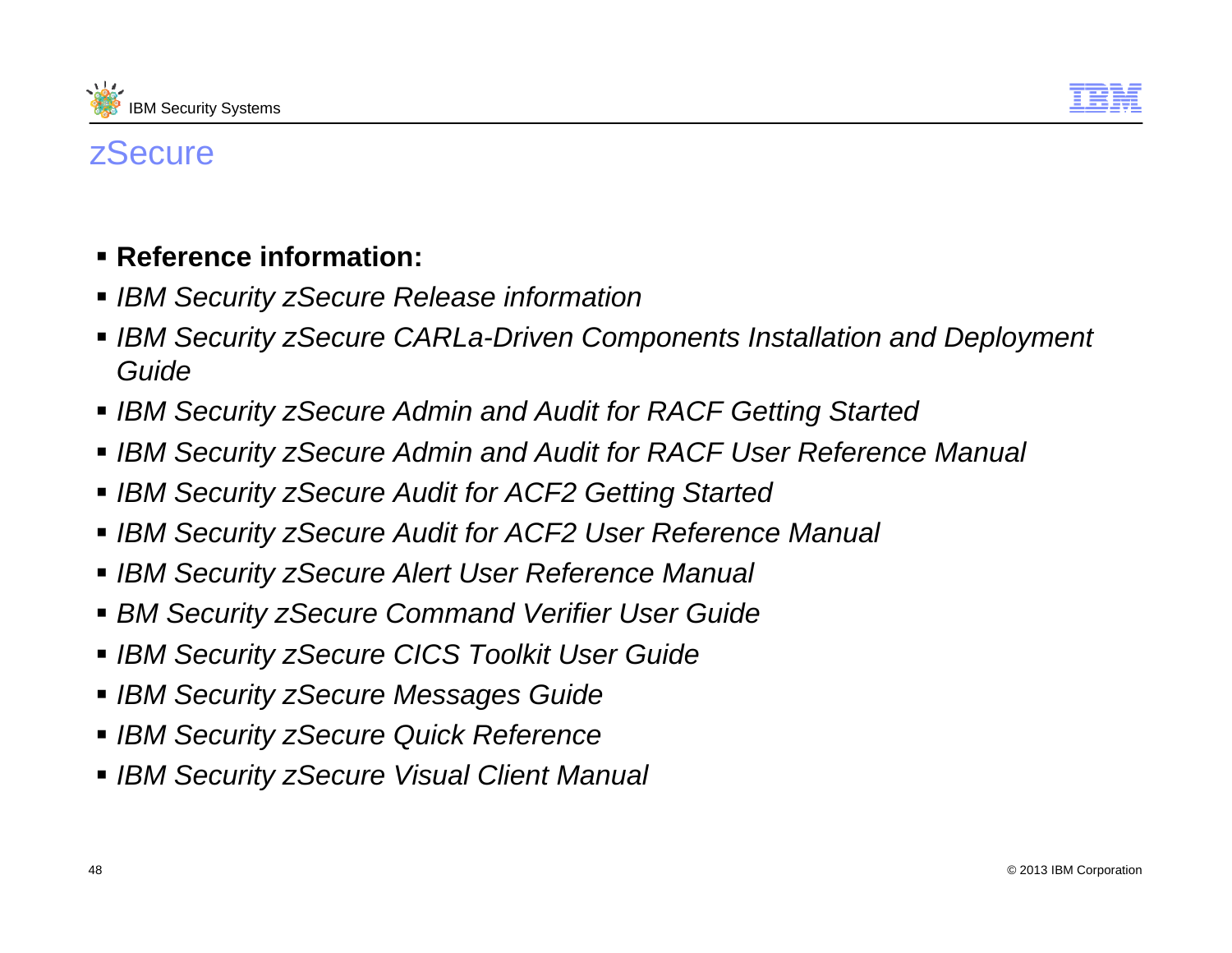



### System z Security Portal

IBM urges all z/OS users to get registered for the System z Security Portal and to keep current with security and system integrity fixes.

Security and system integrity fixes are included in Recommended Service Upgrades (RSUs), and maintaining RSU currency can help you minimize exposure to security and integrity issues.

The System z Security Portal is intended to help you stay current with security and system integrity fixes.

The System z Security Portal now also provides Associated Common Vulnerability Scoring System (CVSS) V2 ratings for new APARs.

Because widespread specifics about a vulnerability could increase the likelihood that an attacker could successfully exploit it

In response to many customer requests to maintain the confidentiality of any vulnerability information reported to IBM, this information is available only to registered z/OS customers who agree not to distribute it to others.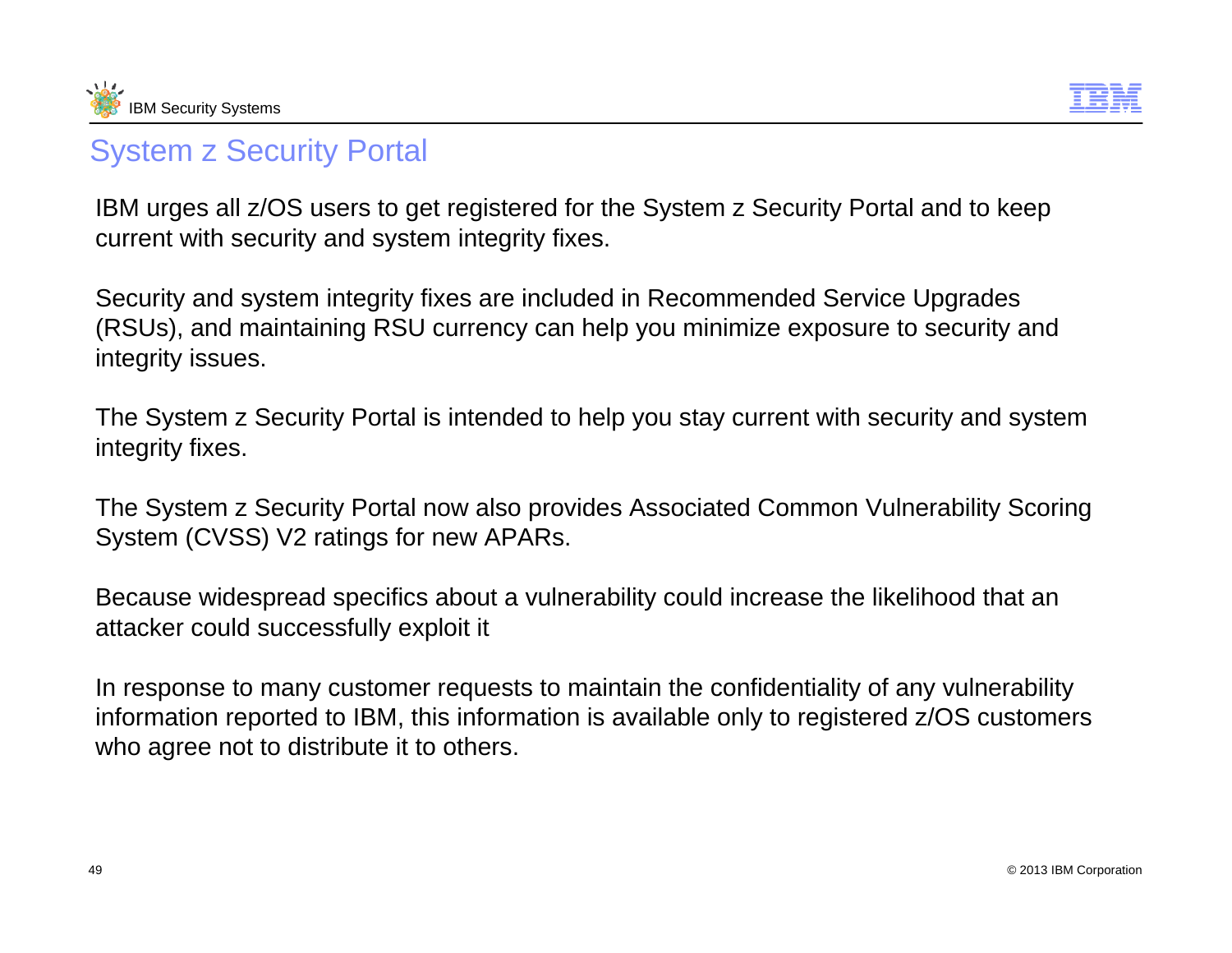# **Questions**

© 2013 IBM Corporation

 $\bullet\bullet\bullet$